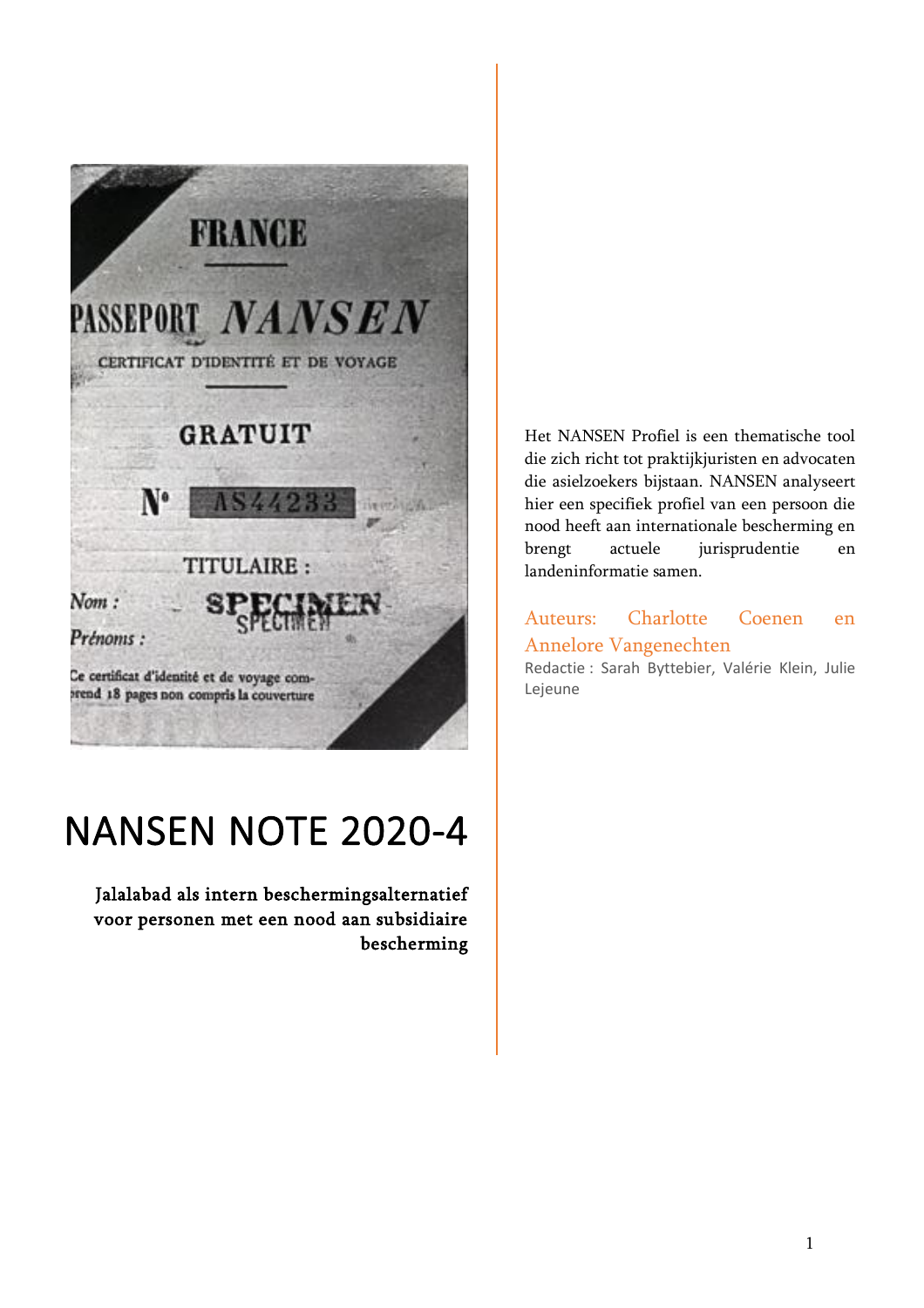## **Jalalabad als intern beschermingsalternatief voor personen met een nood aan subsidiaire bescherming**

Deze NANSEN Note bespreekt Jalalabad als internbeschermingsalternatief.

Het CGVS blijkt in een aantal gevallen Jalalabad geschikt te vinden als intern beschermingsalternatief zodat aldus geen subsidiaire bescherming wordt toegekend indien de persoon zich er zou kunnen vestigen.

NANSEN gaat hier de voorwaarden voor het intern beschermingsalternatief na en past ze toe op de huidige situatie in Jalalabad, zowel wat betreft de veiligheid als de socio-economische en humanitaire situatie.

# **INHOUD**

<span id="page-1-0"></span>

| 1. De aanwezigheid van een intern vluchtalternatief in Jalalabad, Afghanistan 3    |
|------------------------------------------------------------------------------------|
|                                                                                    |
|                                                                                    |
|                                                                                    |
|                                                                                    |
| 2. Het intern beschermingsalternatief naar Jalalabad in de Belgische rechtspraak23 |
|                                                                                    |
|                                                                                    |
| 2.3 Mogelijkheid tot economisch overleven - humanitaire situatie 29                |
|                                                                                    |
|                                                                                    |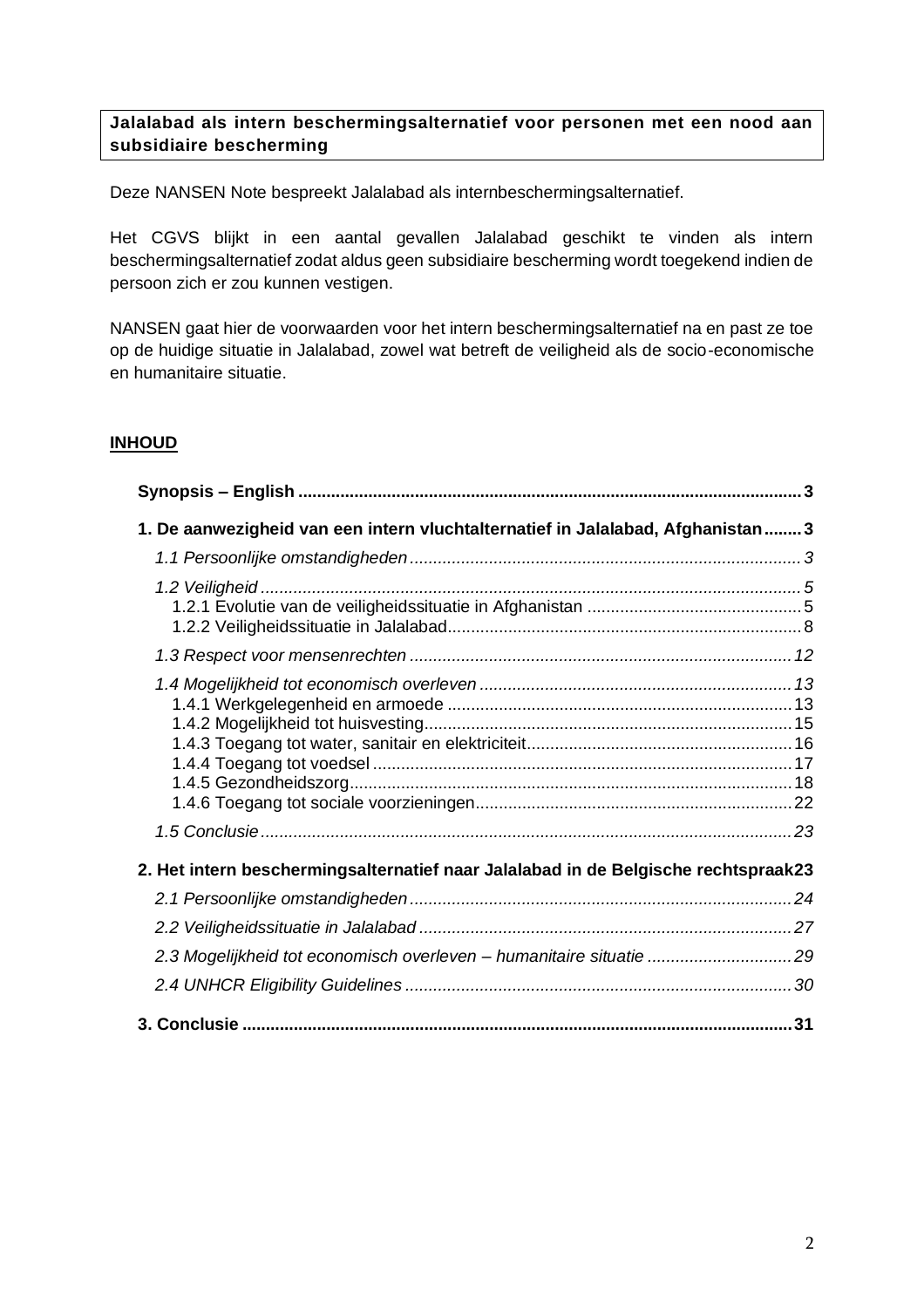# **Synopsis – English**

In this Profile, NANSEN explores the concept of the Internal Flight or Relocation Alternative and particularly in regard to the availability of an IFA/IRA in Jalalabad, Afghanistan. Core to the analysis is the criteria developed in this test with regard to the situation in Jalalabad by bringing together information from different international and national sources. Recent jurisprudence of the Belgian Council for Alien Law Litigation (CALL) is presented.

Based on the analysis, and considering the current security situation in Jalalabad, NANSEN believes there is no durable safety to be found there, which is a prerequisite for the availability of an IFA/IRA. Moreover, the humanitarian situation in Jalalabad leads to the conclusion that the possibility for economic survival is severely diminished and respect for a variety of human rights is therefore gravely threatened. In general, an IFA/IRA is as such not available in Jalalabad.

## <span id="page-2-0"></span>**1. De aanwezigheid van een intern vluchtalternatief in Jalalabad, Afghanistan**

Jalalabad is de hoofdstad van de Afghaanse provincie Nangarhar, vlakbij de Pakistaanse grens en gelegen op 130 km van Kabul. Het is één van de vijf grootste en dichtstbevolkte steden van Afghanistan.

## <span id="page-2-1"></span>**1.1 Persoonlijke omstandigheden**

**In Afghanistan** zijn familiebanden en netwerken uitermate belangrijk**.** 

*The 2018 Oxfam study revealed that extended family networks were vital for returnees in finding and maintaining employment and housing, however having a family network did not necessarily remove all vulnerabilities. For unaccompanied minors, single women and female-headed households' vulnerabilities were higher even with family support. Many returnees, particularly those without family connections settled in cities assuming that those were safer and livelihood opportunities were better. While returnees were not perceived as a source of conflict in general, they clearly represented competition for resources and employment.<sup>1</sup>*Dit blijkt ook uit de UNHCR Eligibility Guidelines van 30 augustus 2018:

*"(...) in the specific context of Afghanistan the importance of the availability and access to social networks, existing of the applicant's extended family or members of his or her ethnic group, has been widely documented. In this regard, the presence of members of the same ethnic background as the applicant in the proposed area of relocation cannot by itself be taken as evidence that the applicant would be* 

<sup>1</sup> EASO, *Afghanistan. Key socio-economic indicators. Focus on Kabul City, Mazar-e Sharif and Heart City. Country of Origin Information Report,* augustus 2020, p. 31, beschikbaar op

[https://coi.easo.europa.eu/administration/easo/PLib/2020\\_08\\_EASO\\_COI\\_Report\\_Afghanistan\\_Key\\_Socio\\_Econ](https://coi.easo.europa.eu/administration/easo/PLib/2020_08_EASO_COI_Report_Afghanistan_Key_Socio_Economic_Indicators_Focus_Kabul_City_Mazar_Sharif_Herat_City.pdf) [omic\\_Indicators\\_Focus\\_Kabul\\_City\\_Mazar\\_Sharif\\_Herat\\_City.pdf](https://coi.easo.europa.eu/administration/easo/PLib/2020_08_EASO_COI_Report_Afghanistan_Key_Socio_Economic_Indicators_Focus_Kabul_City_Mazar_Sharif_Herat_City.pdf) juncto Oxfam, *Returning to Fragility - Exploring the Link between Conflict and Returnees in Afghanistan*, januari 2018, p. 17-18, beschikbaar op: [https://d1tn3vj7xz9fdh.cloudfront.net/s3fs-public/file\\_attachments/rr-returning-fragility-afghanistan-310118-en.pdf](https://d1tn3vj7xz9fdh.cloudfront.net/s3fs-public/file_attachments/rr-returning-fragility-afghanistan-310118-en.pdf)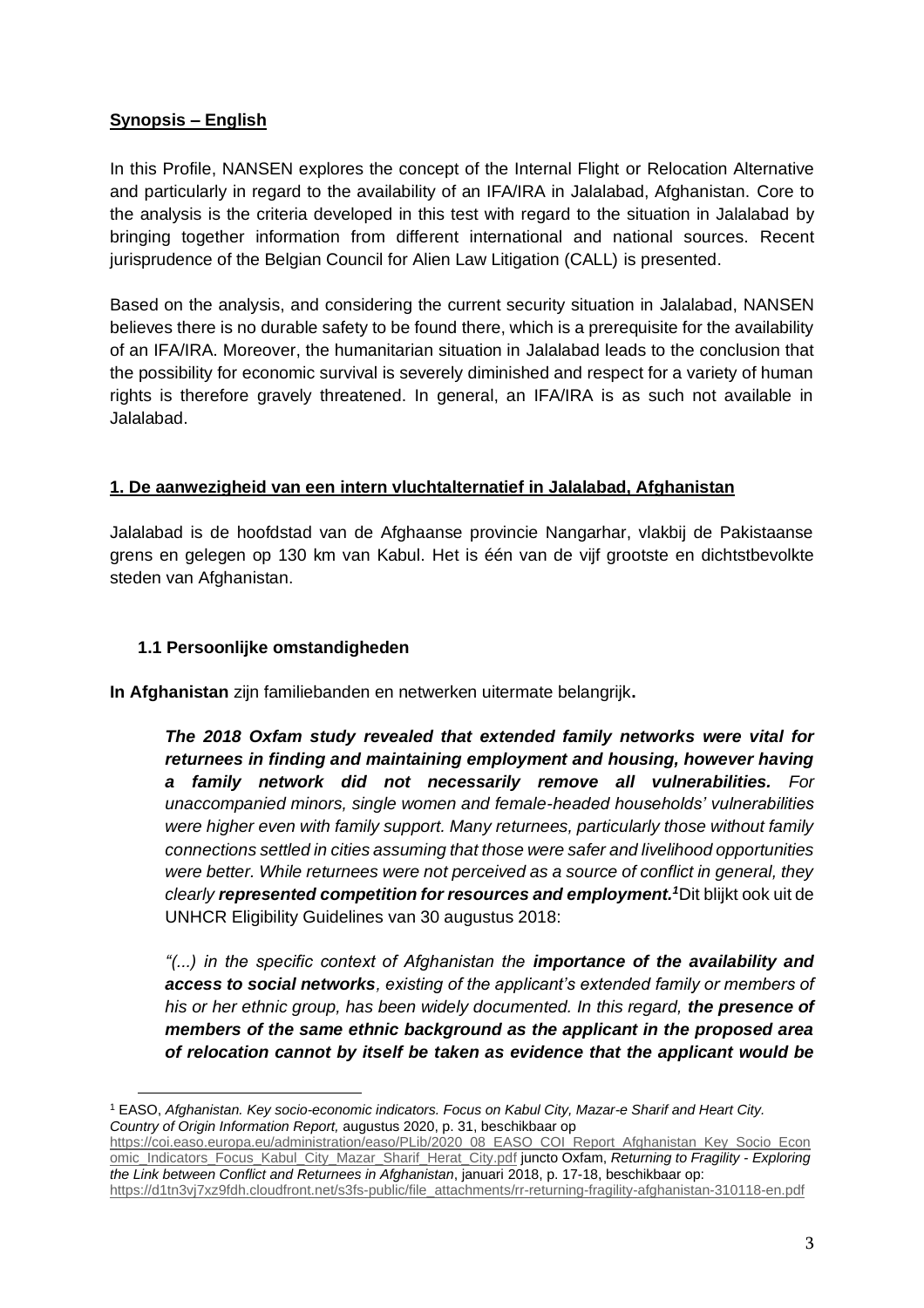*able to benefit from meaningful support from such communities; rather, such support would generally require specific pre-existing social relations connecting the applicant to individual members of the ethnic community in question. Moreover, even where such pre-existing social relations exist, an assessment should be made whether the members of this network are willing and able to provide genuine support to the applicant in practice, against the background of Afghanistan's precarious humanitarian situation, the low developmental indicators, and the wider economic constraints affecting large segments of the population. In addition, the extent to which applicants are able to rely on family networks in the proposed area of relocation also has to be considered in light of the reported stigma and discrimination against those who return to Afghanistan after spending time abroad".<sup>2</sup>*

Volgens UNHCR blijkt bovendien dat 49.3% van de Afghaanse bevolking negatief staat tegenover interne ontheemden en 35.8% tegen terugkerende Afghanen.<sup>3</sup>

Volgens OXFAM:

*In many cases, returnees are dependent on social and family networks, which integrate them further into local communities, and may allow them to recover from the shock or disruption of return by themselves*. 4

Met name wat **Jalalabad** betreft:

*Like the labour market, the housing market in Nangarhar is highly mediated by family and social networks, though community leaders and private housing agents play a role*. 5

(…)

Zelfs voor terugkeerders met familiebanden is de situatie moeilijk. Een studie van OXFAM beschrijft de situatie in Nangarhar:

*There are relatively few reports about increased tensions, insecurity or conflict because of the arrival of returnees. Local people are generally helping them out, although there are some reports that communities are starting to become less tolerant as numbers increase. Most returnees live with their relatives and share their food and accommodation, which improves their conditions, but of course places a heavy burden on these families, especially as it is unclear how long this support will be necessary.<sup>6</sup>*

<sup>2</sup> UN High Commissioner for Refugees (UNHCR), *UNHCR Eligibility Guidelines for Assessing the International Protection Needs of Asylum Seekers from Afghanistan*, 30 augustus 2018, p. 109, beschikbaar op:

https://www.refworld.org/cgibin/texis/vtx/rwmain?page=search&docid=5b8900109&skip=0&query=Eligibilty%20gui delines%20afghanistan

<sup>3</sup> UN High Commissioner for Refugees (UNHCR), *Returnee and internally displaced persons monitoring report*, mei 2018, p.10, beschikbaar op: [https://data2.unhcr.org/fr/documents/download/6405.](https://data2.unhcr.org/fr/documents/download/6405)

<sup>4</sup> OXFAM, *Returning to fragility. Exploring the link between conflict and returnees in Afghanistan*, Oxfam Research Report, januari 2018, p. 16, beschikbaar op https://www.oxfam.org/en/research/returning-fragility-exploring-linkbetween-conflict-and-returnees- afghanistan.

<sup>5</sup> *Ibid*. p. 30.

<sup>6</sup> *Ibid*. p. 28.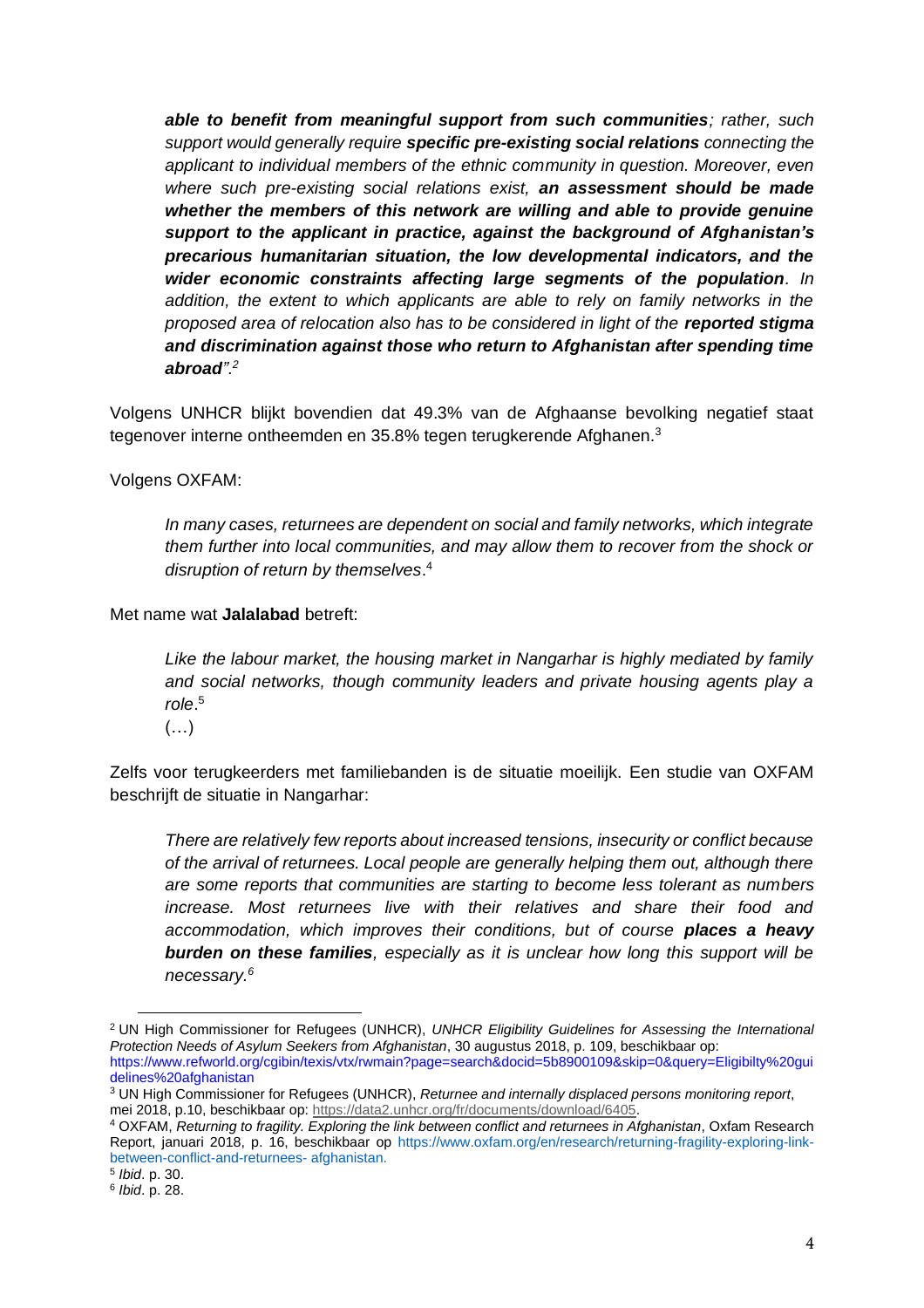*(…)*

*Some incidents of disputes are reported, especially related to land grabbing when big groups of returnees, originally from other areas, settle down and invite their relatives to join them.<sup>7</sup>*

# <span id="page-4-0"></span>**1.2 Veiligheid**

Afghanistan is een land met een actief gewapend conflict.<sup>8</sup> De asielautoriteiten moeten dus aantonen dat, in tegenstelling tot andere landen in gewapend conflict die meestal geen intern beschermingsalternatief kunnen bieden, Afghanistan dat wel kan.

Bovendien moet ook aangetoond worden dat deze veiligheid duurzaam en niet onvoorspelbaar is. Alle recente vaststellingen tonen echter aan dat het Afghaanse conflict volatiel en onvoorspelbaar is en het aantal burgerslachtoffers blijft stijgen.

# **1.2.1 Evolutie van de veiligheidssituatie in Afghanistan**

<span id="page-4-1"></span>In 2019 kwalificeerde Uppsala Conflict Data Program (UCDP) het conflict in Afghanistan als **het dodelijkste conflict van de wereld.**

*Fighting between the Afghan government and the Taleban has continued to escalate. More people have been killed due to fighting during the first ten months of 2019, than during the whole of 2018. Last year, the conflict with the Taleban resulted in almost 23 000 fatalities. So far this year, UCDP has recorded more than 24 000 battle-related deaths and this conflict is expected to be the deadliest conflict in the world in 2019.* 

*The Afghan government receives warring support from the USA, including airstrikes as well as joint ground operations. US airstrikes have increased in intensity in 2019, and civilians have been accidentally killed several times. In addition to the conflict between the Taleban and the Afghan government, UCDP has also recorded conflicts between the Afghan government and the Islamic State (IS), inter-rebel fighting, as well as both Taleban and IS targeting civilians. In total, UCDP has recorded at least 25 500 fatalities in Afghanistan during the first ten months of the year*. 9

De veiligheidssituatie in Afghanistan bleef **gedurende 2020 instabiel**. Dit is ook bevestigd door de VN Veiligheidsdraad in hun rapport van 17 maart 2020.<sup>10</sup> Onzekerheden over het verkiezingsproces en de hervatting van de gesprekken tussen de Verenigde Staten en de Taliban vormden, onder anderen, oorzaken van de volatiele veiligheidssituatie in Afghanistan.<sup>11</sup>

De VN Veiligheidsraad herbevestigt eveneens de **onzekere en volatiele veiligheidssituatie in Afghanistan** op 18 augustus 2020:

<sup>7</sup> *Ibid*. p. 29.

<sup>8</sup> UNHCR, UNHCR Eligibility Guidelines for Assessing the International Protection Needs of Asylum- Seekers from Afghanistan, 30 August 2018, 5, beschikbaar op<https://www.refworld.org/docid/5b8900109.html> <sup>9</sup> Uppsala Universiteit, UCDP Bulletin, *Afghanistan – The Deadliest conflict in the world*, beschikbaar op [https://pcr.uu.se/digitalAssets/806/c\\_806526-l\\_1-k\\_ucdp-bulletin---afghanistan.pdf.](https://pcr.uu.se/digitalAssets/806/c_806526-l_1-k_ucdp-bulletin---afghanistan.pdf)

<sup>&</sup>lt;sup>10</sup> United Nations General Assembly Security Council, The situation in Afghanistan and its implications for international peace and security – Report of the Secretary General, 17 maart 2020, A/74/753-S/2020/210. <sup>11</sup> United Nations General Assembly Security Council, The situation in Afghanistan and its implications for international peace and security – Report of the Secretary General, 17 maart 2020, A/74/753-S/2020/210.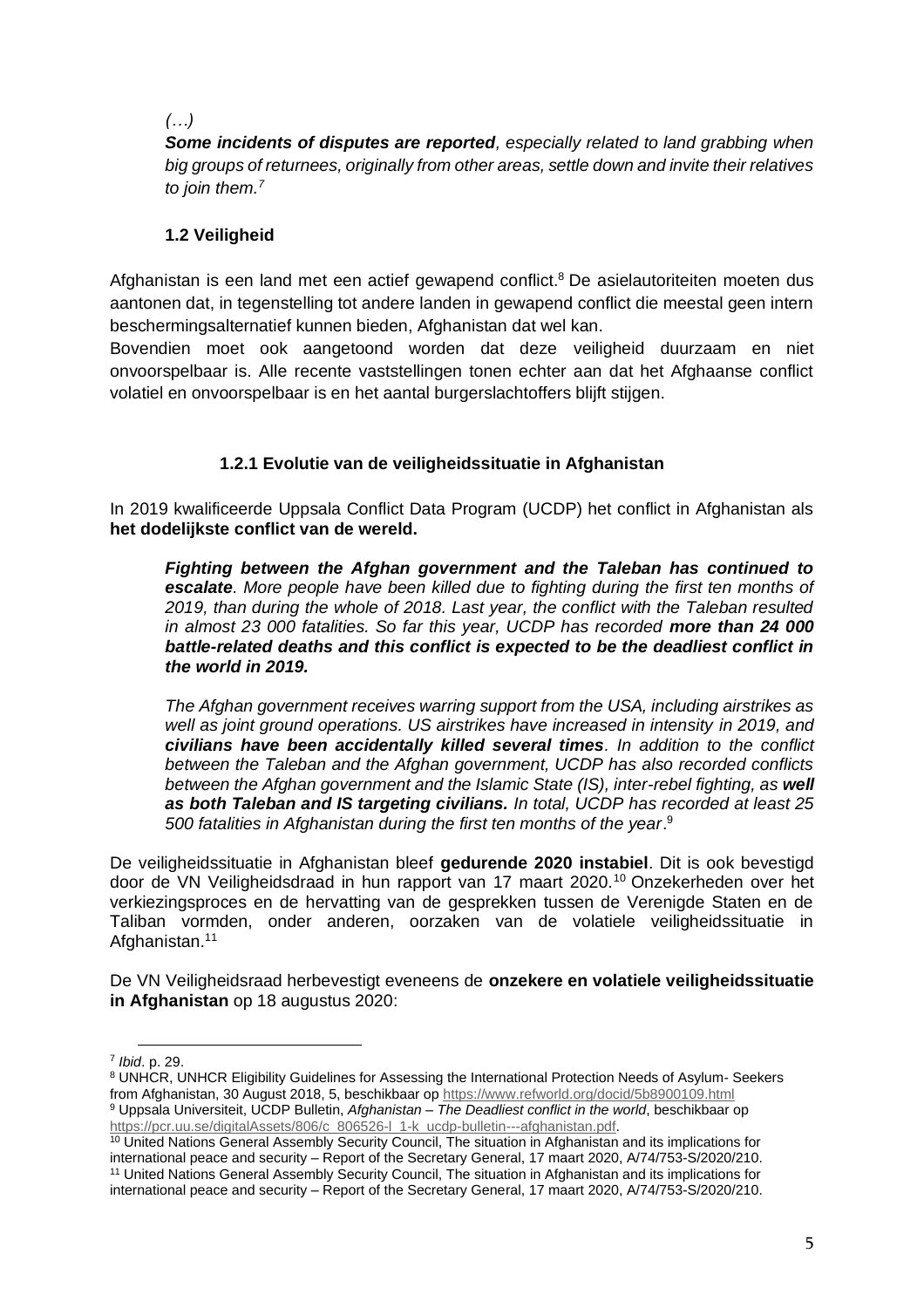*The security situation in Afghanistan remained unpredictable and highly volatile. From 15 May to 12 July, the United Nations recorded 3,706 security-related incidents, representing a 2 per cent decrease compared with the same period in 2019. Armed clashes accounted for 58 per cent of all security incidents. During the reporting period, there were 2,153 incidents of armed clashes reported, representing a slight decrease compared with the same period in 2019. Anti-government elements were responsible for 95 per cent of all security-related incidents and 92 per cent of armed clashes. The use of improvised explosive devices and asymmetric attacks contributed to the overall high incident levels during the reporting period. There were 13 international military air strikes during the reporting period, compared with 299 in the same period in 2019. The number of air strikes by the Afghan Air Force increased by 65 per cent compared with the same period in 2019.*<sup>12</sup>

Het rapport onderstreept ook specifiek dat burgers, in het bijzonder kinderen, enorm lijden door de huidige conflictsituatie in Afghanistan:

*The conflict in Afghanistan continued to take a heavy toll on the civilian population. (…) The armed conflict in Afghanistan puts children's lives at risk more than any other. The country task force on monitoring and reporting on grave violations against children in armed conflict verified 620 child casualties (186 killed, including 57 girls and 129 boys; and 434 maimed, including 138 girls and 296 boys) during the second quarter of 2020.* <sup>13</sup>

Ook de United Nations Assistance Mission in Afghanistan (UNAMA) bevestigt dit:

*The armed conflict in Afghanistan continued to take a heavy toll on the civilian population in 2019 with UNAMA recording over 10,000 civilian casualties for the sixth year in a row. Since UNAMA began systematic documentation in 2009, it has documented more than 100,000 civilian casualties, with more than 35,000 killed and 65,000 injured. The impact of the conflict, however, goes well beyond the numbers, taking into account the extensive and durable harm caused to the physical, mental, social and economic well-being of individuals, families and communities.*

*UNAMA documented 10,392 civilian casualties (3,403 killed and 6,989 injured) as a result of the armed conflict, representing a five per cent decrease as compared to 2018 and the lowest overall level of civilian casualties since 2013. This reduction was driven by decrease in civilian casualties caused by the Islamic State of Iraq and the Levant – Khorasan Province (ISIL-KP). Civilian casualties caused by the other parties increased, particularly by the Taliban and by the international military forces.***<sup>14</sup>**

Het is belangrijk te onderstrepen dat burgers niet enkel slachtoffer worden omwille van het gewapende conflict, maar effectief een specifiek doelwit zijn van de strijdende partijen.

*Anti-Government Elements continued to deliberately attack civilians and civilian objects in 2019 using a variety of tactics from deliberate targeting of particular* 

<sup>&</sup>lt;sup>12</sup> United Nations General Assembly Security Council, The situation in Afghanistan and its implication for international peace and security – Report of the Secretary General, 18 augustus 2020, A/74/993-S/2020/809.

<sup>13</sup> United Nations General Assembly Security Council, The situation in Afghanistan and its implication for international peace and security – Report of the Secretary General, 18 augustus 2020, A/74/993-S/2020/809. <sup>14</sup> United Nations Assistance Mission in Afghanistan, *Afghanistan – Protection of civilians in armed conflict 2019*,

februari 2020, p. 5, beschikbaar op

[https://unama.unmissions.org/sites/default/files/afghanistan\\_protection\\_of\\_civilians\\_annual\\_report\\_2019\\_-](https://unama.unmissions.org/sites/default/files/afghanistan_protection_of_civilians_annual_report_2019_-_22_february.pdf) [\\_22\\_february.pdf](https://unama.unmissions.org/sites/default/files/afghanistan_protection_of_civilians_annual_report_2019_-_22_february.pdf)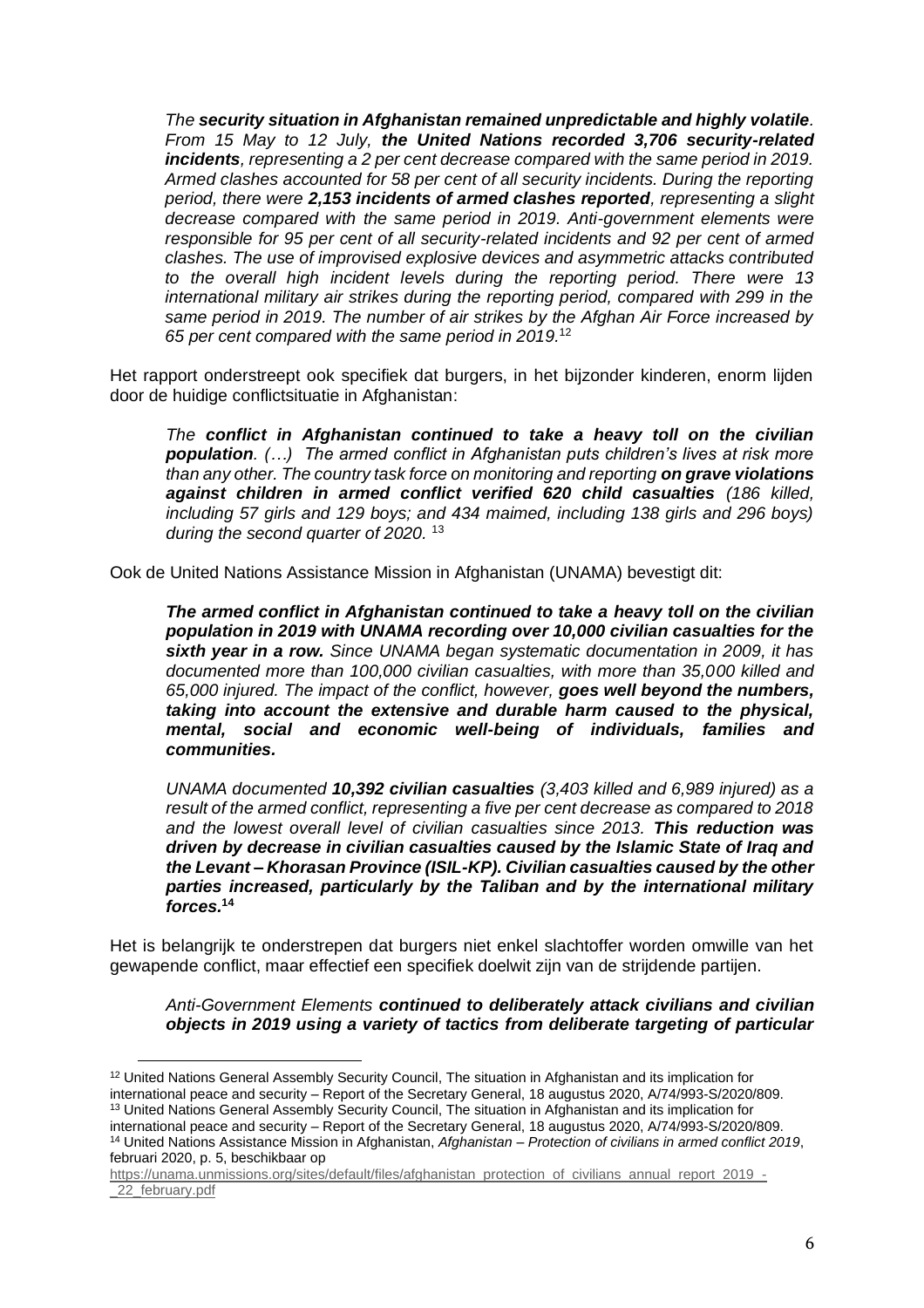*individuals through shooting, magnetic and remote IED attacks to suicide IED attacks targeting large concentrations of civilians.* **15**

UNAMA stelt in haar halfjaarlijkse update (uitgebracht in juni 2020) dat Afghanistan nog steeds één van de dodelijkste conflicten is voor burgers:

*From 1 January to 30 June 2020, UNAMA documented 3,458 civilian casualties (1,282 killed and 2,176 injured). Despite periods of reductions in violence, including during the week leading up to the signing of the 29 February US-Taliban agreement and the cease- fire declared over Eid al-Fitr between the Taliban and the Government of Afghanistan, violence has continued, with civilians bearing the brunt. The overall number of civilian casualties represents a 13 per cent decrease as compared to the same time period last year,1 and the lowest figure since 2012. UNAMA welcomes the reduction, but notes that it was mainly due to a drop in civilian casualties attributed to the international military forces as well as to the Islamic State of Iraq and the Levant – Khorasan Province (ISIL-KP); UNAMA continued to document worrying civilian casualty trends attributed to the Taliban and the Afghan national security forces.* 

*(…)*

*The reality remains that Afghanistan continues to be one of the deadliest conflicts in the world for civilians. Each year, thousands of civilians are killed and injured, abducted, displaced and threatened by parties to the conflict in Afghanistan; in addition to being killed and maimed at alarming rates, children are continuing to be recruited and used, and subjected to sexual violence by parties to the conflict; and women are facing multiple threats to their protection stemming from the direct and indirect impact of the conflict.<sup>16</sup>*

*(…)*

*Civilians living in Balkh and Kabul provinces were most affected by the conflict (344 civilian casualties and 338 civilian casualties respectively), followed by Nangarhar (281 civilian casualties), Faryab (233 civilian casualties) and Kunduz (205 civilian casualties) provinces.<sup>17</sup>*

Ten slotte stelt EASO:

*The third quarter of 2019 was 'particularly violent', registering 'the highest number of civilian casualties of any quarter since UNAMA began systematic documentation in 2009'. The main factors of such as a spike in civilian casualties were suicide and non-suicide IED attacks by AGEs, primarily by the Taliban, along with election-related violence. In the first half of 2019, the number of civilian casualties* 

<sup>15</sup> United Nations Assistance Mission in Afghanistan, *Afghanistan – Protection of civilians in armed conflict 2019*, februari 2020, p. 45, beschikbaar op

[https://unama.unmissions.org/sites/default/files/afghanistan\\_protection\\_of\\_civilians\\_annual\\_report\\_2019\\_-](https://unama.unmissions.org/sites/default/files/afghanistan_protection_of_civilians_annual_report_2019_-_22_february.pdf) [\\_22\\_february.pdf](https://unama.unmissions.org/sites/default/files/afghanistan_protection_of_civilians_annual_report_2019_-_22_february.pdf)

<sup>16</sup> United Nations Assistance Mission in Afghanistan, *Afghanistan – Protection of Civilians in Armed Conflict Midyear Report*, 1 January – 30 June 2020, *op. cit*., p. 3.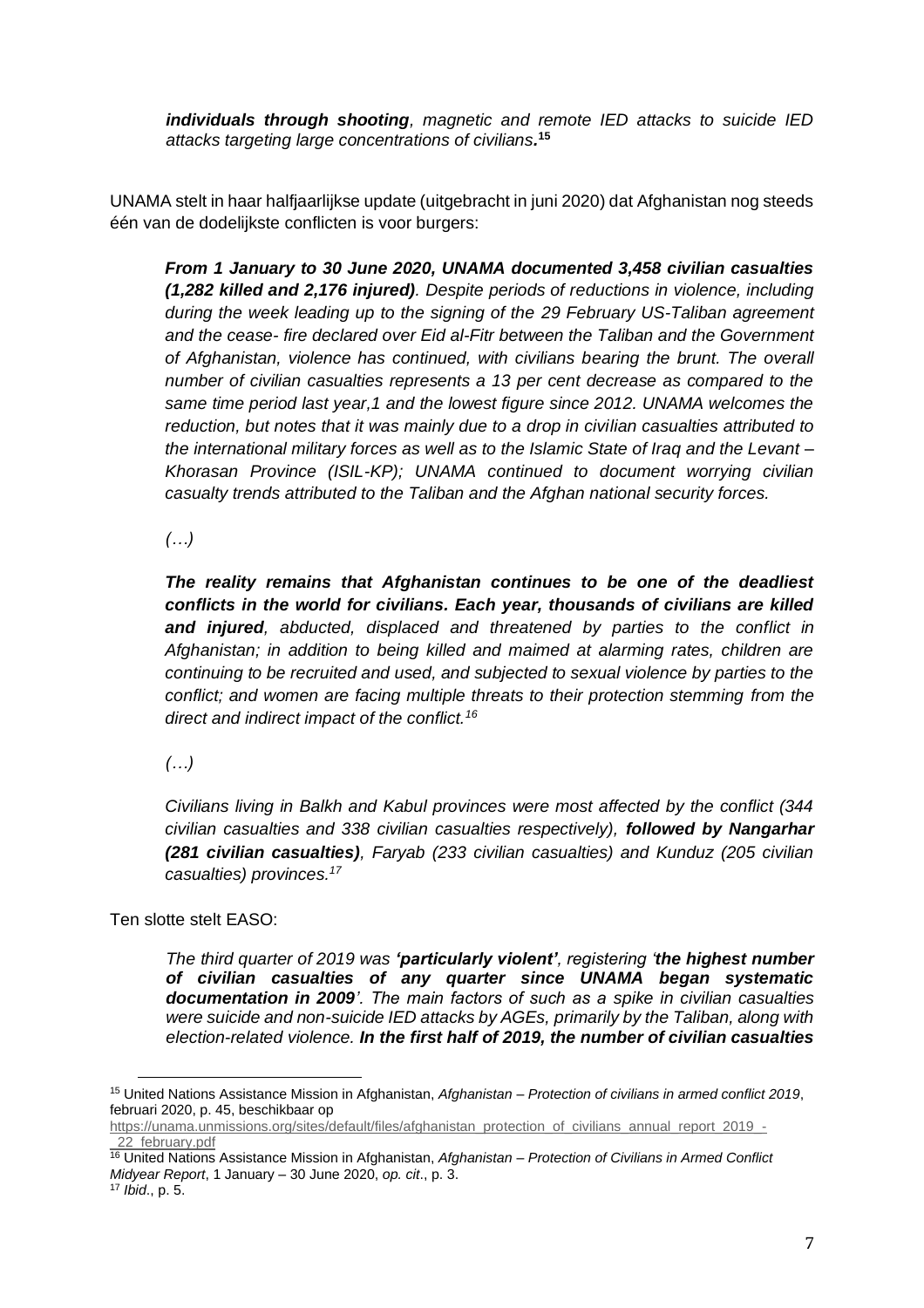*attributed to pro-government forces was higher than the one caused by AGEs; this is 'a trend that UNAMA had not documented before 2019'.<sup>18</sup>*

## **1.2.2 Veiligheidssituatie in Jalalabad**

<span id="page-7-0"></span>Verschillende rapporten maken duidelijk dat **de provincie Nangarhar** eveneens geteisterd wordt door geweld en ook burgers gevaar lopen in Jalalabad.

Met betrekking tot Afghaanse steden, duidt UNHCR aan:

*UNHCR calls attention to the fact that few cities in Afghanistan are spared from attacks by AGEs that seek to make civilian victims. UNHCR notes that it is precisely civilians who partake in day-to-day economic and social activities in urban areas who are exposed to a risk of falling victim to such violence. Such activities include travelling to and from a place of work, travelling to hospitals and clinics, or travelling to school; livelihood activities that take place in the city's streets, such as street vending; as well as going to markets, mosques and other places where people gather*. 19

Volgens EASO:

*In 2018, UNAMA documented 1 815 civilian casualties (681 deaths and 1 134 injured) in Nangarhar province. This represents an increase of 111 % compared to 2017. Leading causes of casualties were suicide/complex attacks, followed by (nonsuicide) IEDs and ground engagements. The number of civilian casualties due to IEDs (mostly non-suicide) 'increased four-fold' and 'nearly reached the same levels as Kabul for the first time'.*

*In 2018, UNAMA recorded 17 suicide and complex attacks in Nangarhar attributed to ISKP, which caused 738 civilian casualties (222 deaths and 516 injuries). In mid-June 2018, ISKP 'conducted two large attacks in Nangarhar against Taliban and civilian gatherings [...], resulting in 181 civilian casualties (48 deaths and 133 injured)'.*

*In a map depicting 'conflict severity' in 2018, combining three indicators: armed clashes and air strikes, civilian casualties, and conflict-induced displacements, UNOCHA places the districts of Khogyani, Chaparhar, Dehbala, Batikot and Rodat in the highest category and Jalalabad, Hesarak, Surkhrod, Pachieragam, Achin, Shinwar and Muhmand Dara districts in the second highest category. Behsud, Kot, Goshta, Lalpur, Sherzad and Nazyan are in the third highest category while Kama is in the category below. The remaining districts fall in the two lowest categories.*

*In the period from 1 January 2018 to 28 February 2019, open media sources used by the Global Incidents Map website reported 754 incidents related to insurgents in Nangarhar province.*

*(…)*

*Suicide attacks and other acts of aggression were carried out in Nangarhar province throughout 2018: in early October 2018 an ISKP suicide attack during an election-*

<sup>&</sup>lt;sup>18</sup> EASO, Afghanistan Security Situation. Country of Origin Information Report, September 2020, op. cit., p. 39. <sup>19</sup> UN High Commissioner for Refugees (UNHCR), UNHCR Eligibility Guidelines for Assessing the International Protection Needs of Asylum Seekers from Afghanistan, *op. cit.,* p. 110-111.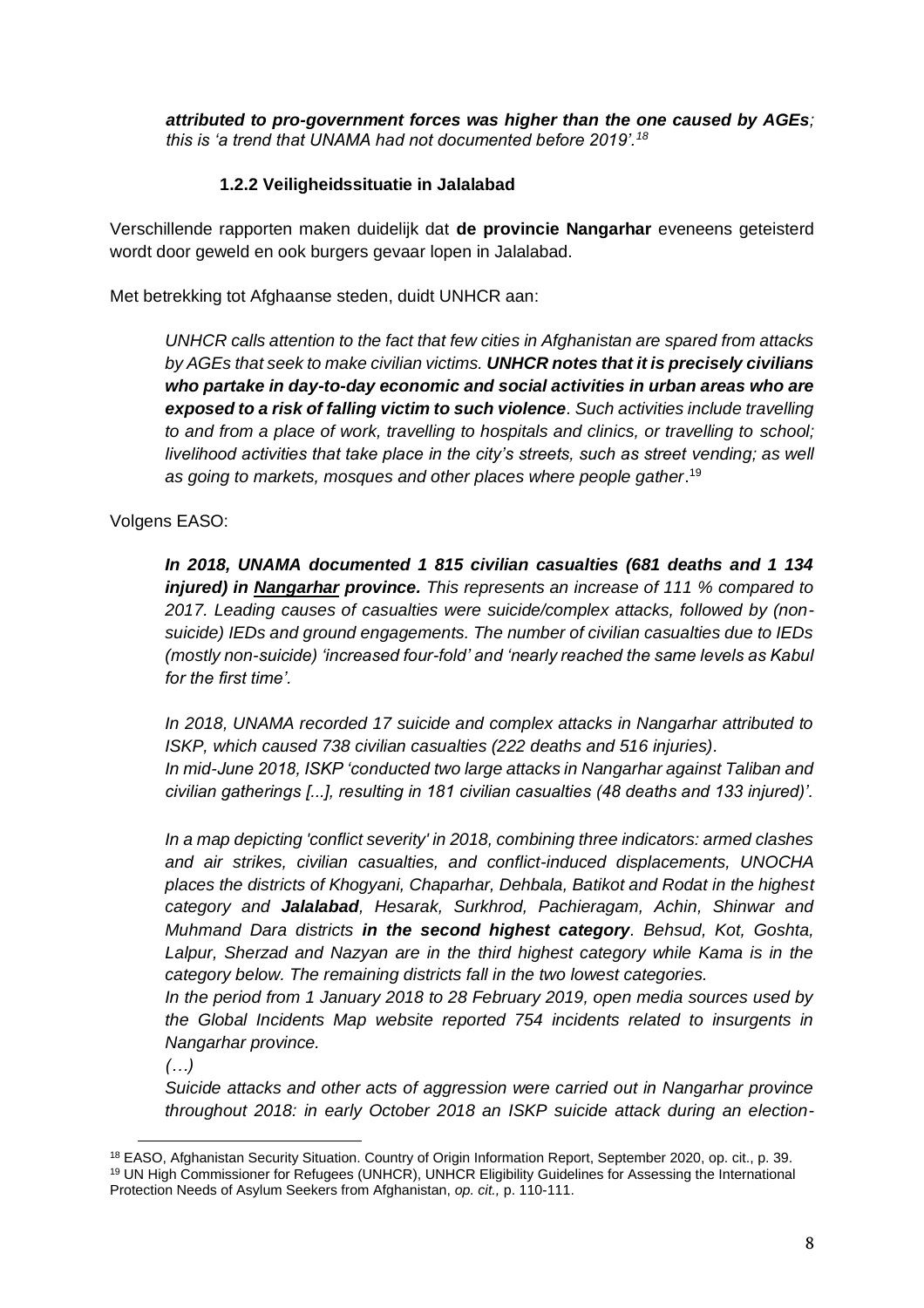*campaign rally in Kama district killed 13 civilians and wounded 30 people. Also in early October 2018, a bomb detonation took place near a cricket pitch in Batikot, wounding at least children. In September 2018, a suicide attack targeted a protest in Mohmand Dara district, near the Jalalabad-Torkham highway and caused casualties among the civilian population (at least 68 killed and 165 injured). Moreover, also in September 2018, bombs exploded in front of girls' schools in Jalalabad, killing one pupil and wounding 4 others, and in Behsud district.*

*In late July 2018, casualties were recorded after insurgents stormed a government building and took people hostage. In early July 2018 a suicide bombing in Jalalabad claimed by the IS killed members of the Sikh and Hindu community, among them the only Sikh candidate for parliamentary elections.*

*(…)*

*Due to threats by ISKP, more than 80 girls' schools were closed in Jalalabad and its neighbouring districts in June 2018. According to UNAMA in June 'ISKP expressly declared its intention to target schools, particularly girls' schools [...]. Alleging that aerial operations by international and Afghan national security forces of residential areas in Deh Balah district [...] over the previous three days had killed approximately one hundred women and children, the group warned that all girls' schools in Nangarhar province would be targets for attack thereafter'.*

*In May 2018 explosions during a cricket match in Jalalabad killed at least eight spectators. In January 2018 a suicide attack targeting the Save the Children office in Jalalabad and claimed by the IS, killed and injured security forces and civilians.<sup>20</sup>*

In 2019 bleek het aantal slachtoffers gemaakt door de Taliban gestegen:

*In 2019, UNAMA documented 4,904 civilian casualties (1,301 killed and 3,603 injured) resulting from attacks by the Taliban. This represents a 21 per cent increase in the number of civilian casualties attributed to the Taliban compared to 2018.<sup>21</sup>*

Met betrekking tot het aantal burgerslachtoffers, veroorzaakt door ISIL-KP, meldt UNAMA:

## *ISIL-KP continued to operate in the east of Afghanistan, namely in Nangarhar and Kunar provinces where they maintained limited areas of territorial control. (…)*

*From 1 January to 31 December 2019, UNAMA attributed 157 incidents resulting in 1,223 civilian casualties (309 killed and 914 injured) to ISIL-KP, which represents a 44 per cent decrease from 2018. This was mainly due to a decrease in suicide attacks, including complex attacks and those targeting civilians and civilian-populated areas. These attacks comprised 37 per cent of all civilian casualties attributable to the group in 2019 as compared to 87 per cent in 2018. However, this decrease was partly offset by a significant increase in civilian casualties from non-suicide IEDs (183 per cent increase) as well as ground engagements (742 per cent increase) attributable to the group, reflecting its changing tactics.79 Security-related incidents attributed to ISIL- KP reflected similar patterns with the United Nations recording an increase in the number* 

<sup>20</sup> EASO, Afghanistan Security Situation. Country of Origin Information Report, juni 2019, *op. cit*., p. 217.

<sup>21</sup> *Ibid*. p. 34.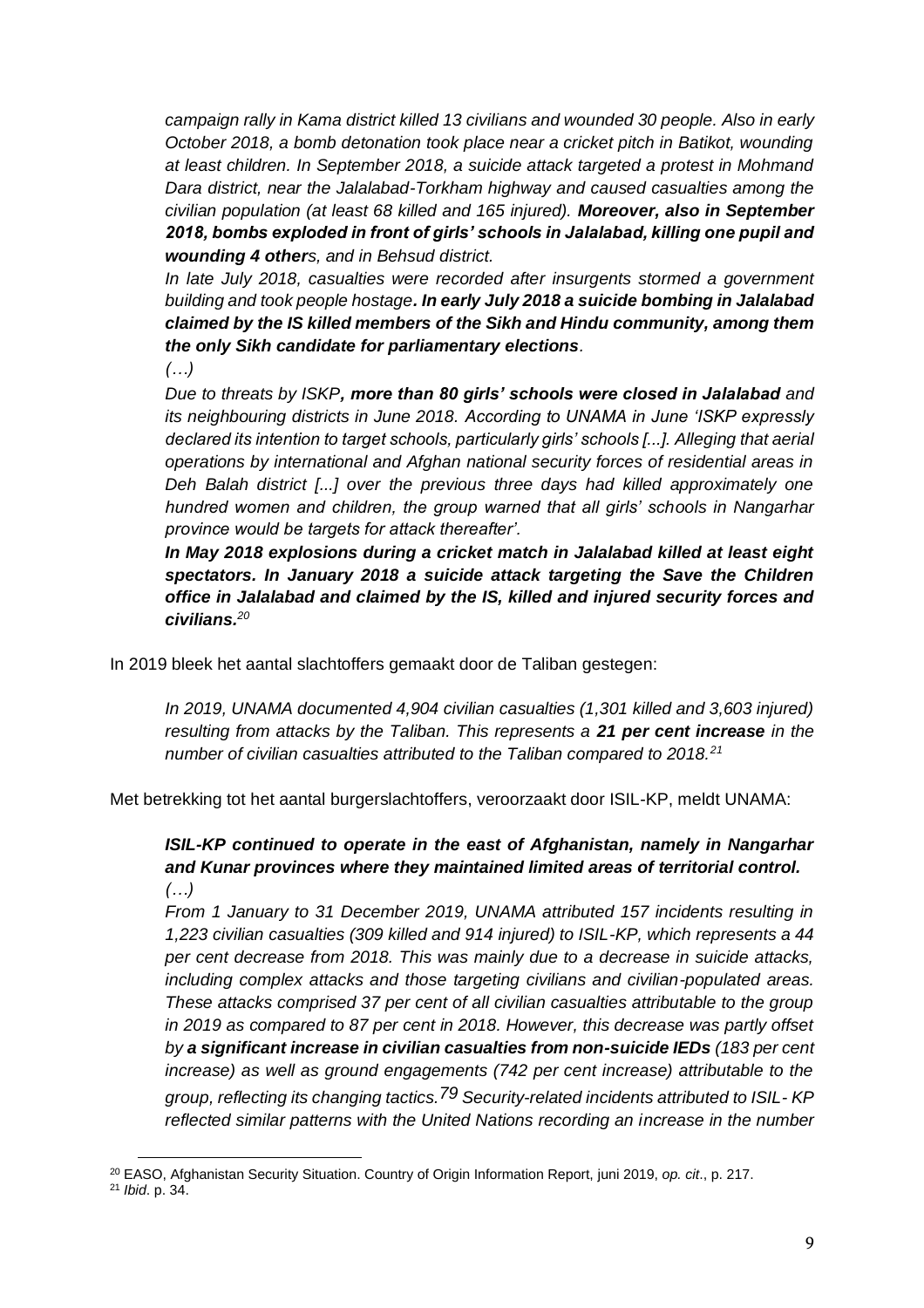*of IED discoveries and detonations, as well as armed clashes, in Kabul, Kunar and Nangahar provinces. 22*

EASO meldt dat **het niveau van willekeurig geweld in de provincie Nangarhar** zodanig hoog is, dat indien iemand ernaar terugkeert hij/zij op basis van zijn/haar loutere aanwezigheid een reëel risico loopt om onderworpen te worden aan een ernstige dreiging zoals bedoeld in Artikel 15 (a) van de Kwalificatierichtlijn. **De veiligheidssituatie in Jalalabad City wordt echter als volgt gekwalificeerd:** 

*Provinces where 'mere presence' in the area would not be sufficient to establish a real risk of serious harm under Article 15(c) QD, however, indiscriminate violence reaches a high level, and, accordingly, a lower level of individual elements is required to show substantial grounds for believing that a civilian, returned to the territory, would face a real risk of serious harm within the meaning of Article 15(c) QD.<sup>23</sup>*

#### Het CGVS meldt over **Jalalabad**:

*Tussen 1 februari 2019 tot 31 januari 2020 zijn 69 geweldsincidenten geregistreerd in de stad Jalalabad en in het gelijknamige district. Bij ongeveer de helft van deze incidenten zijn IED's gebruikt. Daarnaast kampt de regio Jalalabad met (doelgerichte)-moorden en criminaliteit. De meeste aanslagen in de stad worden niet langer toegeschreven aan ISKP maar aan de taliban of niet nader geïdentificeerde gewapende groeperingen. Hoewel het geweld in Jalalabad voornamelijk is gericht tegen bepaalde profielen, vallen ook regelmatig burgerslachtoffers. 24*

## Tenslotte wijst NANSEN op **de volgende veiligheidsincidenten in Jalalabad tussen september 2019 en augustus 2020:**

- 18.09.2019: aanslag op nationaal e-ID distributiecentrum van Jalalabad. Minstens 4 burgers gedood en 12 gewonden.<sup>25</sup>
- 7.10.2019: aanslag op minibusje van veiligheidsdiensten/leger in Jalalabad. 10 burgers gedood (waarvan 1 kind) en 27 gewonden.<sup>26</sup>
- $\bullet$  11.10.2019: bomaanslag aan moskee in Jalalabad na vrijdaggebed. 3 gewonden.<sup>27</sup>

<sup>23</sup> EASO, Country Guidance: Afghanistan. Guidance note and common analysis, *op. cit.*, juni 2019, p. 28. Beschikbaar op: https://www.easo.europa.eu/sites/default/files/Country\_Guidance\_Afghanistan\_2019.pdf <sup>24</sup> Commissariaat-Generaal voor de Vluchtelingen en de Staatlozen (CGVS), COI Focus – Afghanistan. Veiligheidssituatie in Jalalabad, Behsud en Surkhrod, 12 maart 2020, *op. cit.*, p. 42 Beschikbaar op:

Beschikbaar op: [https://www.24heures.ch/monde/kamikaze-](https://www.24heures.ch/monde/kamikaze-%20exploser-jalalabad/story/21892042) exploser-jalalabad/story/21892042 <sup>26</sup> Blast kills 10 civilians in Afghanistan's eastern Jalalabad city. 7 oktober 2019. Beschikbaar op:

[http://www.xinhuanet.com/english/2019-10/07/c\\_138454078\\_2.htm](http://www.xinhuanet.com/english/2019-10/07/c_138454078_2.htm) en Afghanistan: au moins 10 morts dans un attaque contre un autobus à Jalalabad, 7 oktober 2019. Beschikbaar op:

<sup>22</sup> *Ibid*., p.36.

https://www.cgvs.be/sites/default/files/rapporten/coi\_focus\_afghanistan\_veiligheidssituatie\_in\_jalalabad\_behsud [en\\_surkhrod\\_20200312.pdf.](https://www.cgvs.be/sites/default/files/rapporten/coi_focus_afghanistan_veiligheidssituatie_in_jalalabad_behsud_en_surkhrod_20200312.pdf)

<sup>&</sup>lt;sup>25</sup> Suicide bomber, gunmen attack government building in easter Afghanistan,18 september 2019. Beschikbaar op: [https://www.reuters.com/article/us-afghanistan-attack/suicide-bomber-gunmen-attack-government-building-in](https://www.reuters.com/article/us-afghanistan-attack/suicide-bomber-gunmen-attack-government-building-in-eastern-afghanistan-officials-idUSKBN1W317E)[eastern-afghanistan-officials-idUSKBN1W317E](https://www.reuters.com/article/us-afghanistan-attack/suicide-bomber-gunmen-attack-government-building-in-eastern-afghanistan-officials-idUSKBN1W317E); Attentat-suicide meurtrier à Jalalabad, 19 september 2019.

[https://www.lapresse.ca/international/moyen-orient/201910/07/01-5244407-afghanistan-au-moins-10-](https://www.lapresse.ca/international/moyen-orient/201910/07/01-5244407-afghanistan-au-moins-10-%20morts-dans-une-attaque-contre-un-autobus-a-jalalabad.php) morts-dans[une-attaque-contre-un-autobus-a-jalalabad.php](https://www.lapresse.ca/international/moyen-orient/201910/07/01-5244407-afghanistan-au-moins-10-%20morts-dans-une-attaque-contre-un-autobus-a-jalalabad.php)

 $27$  Officials: explosions wound 5 in east Afghanistan, 11 oktober 2019. Beschikbaar op: <https://apnews.com/ac24af796b3e48c0ba79954d83f8af35>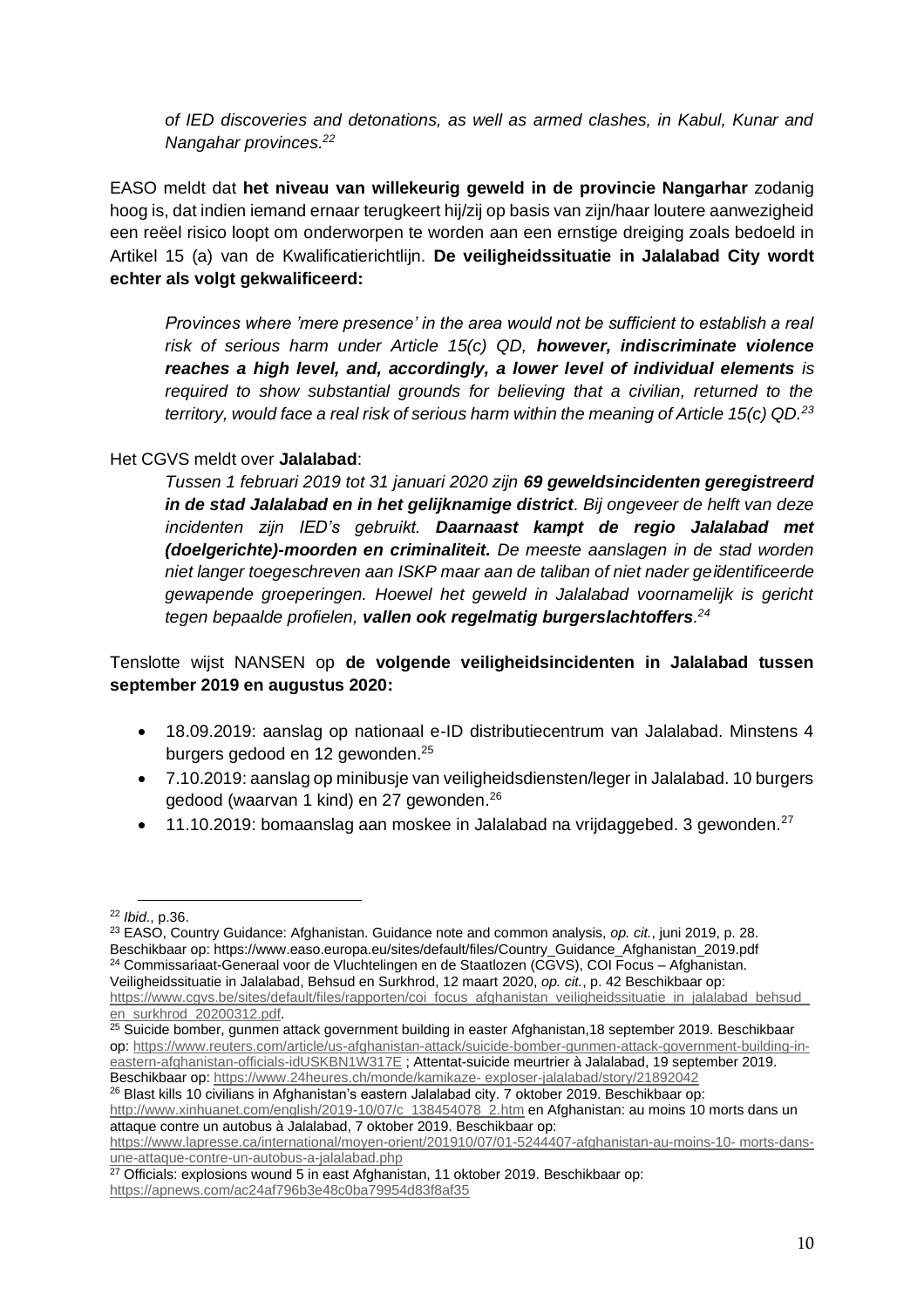- 25.10.2019: zelfmoordaanslag gericht op veiligheidspersoneel in Jalalabad. 5 burgers gedood en 21 gewonden, o.a. 6 veiligheidsperoneel.<sup>28</sup>
- 25.10.2019: aanslag bij checkpoint in Jalalabad. 2 doden en 6 gewonden.<sup>29</sup>
- 4.12.2019: aanslag op Japanse dokter/humanitair werker in Jalalabad. 6 doden, waarvan 5 Afghaanse burgers.<sup>30</sup>
- 10.12.2019: onderschepping van 2 zelfmoordterroristen met auto-bom in Jalalabad.<sup>31</sup>
- 12.05.2020: zelfmoordaanslag tijdens begrafenis van een politieofficier. 30 gedood.<sup>32</sup>
- $\bullet$  13.05.2020: aanslag op douanegebouw in Jalalabad. 15 gedood, 42 gewonden.<sup>33</sup>
- 13.06.2020: aanslag (IED) op een markt. Minstens 1 gedood (kind), 7 gewonden.<sup>34</sup>
- 02.08.2020: aanslag op gevangenis in Jalalabad. 29 gedood, 50 gewonden.<sup>35</sup>

Hoewel het aantal aanvallen met burgerslachtoffers gedaald lijkt sinds 2019, gebiedt het CGVS voorzichtigheid:

*Toch waarschuwen officiële bronnen dat ISKP nog steeds een bedreiging kan vormen, onder meer door de bestaande stedelijke cellen. Ook leeft de bezorgdheid dat, na het vredesakkoord van 29 februari 2020 tussen de VS en de taliban, opstandelingen van de harde lijn naar ISKP zouden kunnen overstappen om te blijven strijden. Het feit dat ISKP, ondanks de zware offensieven tegen de groepering, in staat is gebleven om aanslagen te plannen en te rekruteren in de hoofdstad Kabul, baart functionarissen grote zorgen. Sommige ISKP-rekruten komen uit de topscholen van de hoofdstad. De universiteit van Jalalabad werd in het verleden als een belangrijk rekruteringsterrein voor ISKP gezien. In 2019 worden nog leden of rekruteerders van ISKP op de campus opgepakt. Hoewel UNAMA erkent dat ISKP in zuid-Nangarhar in 2019 een opmerkelijke terugval heeft gekend en de groepering er minder een bedreiging vormt, is de missie van mening dat ISKP niet volledig weggevaagd is. De groepering heeft zich immers in het verleden al veerkrachtig getoond. UNAMA wijst er ook op dat verschillende ISKP-groeperingen naar Kunar en Kabul uitgeweken kunnen zijn. Volgens AAN zou het kunnen dat ISKP hergroepeert eens de druk op de groepering afneemt maar zou het wellicht veel tijd vergen om de netwerken nieuw leven in te blazen, als het al mogelijk is.<sup>36</sup>*

<sup>31</sup> Car bomb, 2 suicide attackers held in Nangarhar, 10 december 2019. Beschikbaar op:

<sup>33</sup>Afghanistan: IED attack in Jalalabad June 13, 13 juni 2018. Beschikbaar op: <https://www.garda.com/fr/crisis24/alertes-de-securite/127871/afghanistan-ied-attack-in-jalalabad-june-13>

 $28$  2 bombs in easter Afghanistan kill 7, including a child, 25 oktober 2019. Beschikbaar op: <https://abcnews.go.com/International/wireStory/afghan-official-taliban-attack-kills-including-child-66523200>

 $\overline{^{29}}$  Ibid.

<sup>&</sup>lt;sup>30</sup> Tetsu Nakamura: Japanese doctor among six dead in Afghan gun attack, 4 december 2019. Beschikbaar op: <https://www.bbc.com/news/world-asia-50654985>

<https://www.pajhwok.com/en/2019/12/10/car-bomb-2-suicide-attackers-held-nangarhar> <sup>32</sup> Afghan troops retake prison attacked by ISIL group, 29 killed, 4 augustus 2020. Beschikbaar op: [https://www.aljazeera.com/news/2020/08/casualties-gunmen-attack-prison-afghanistan-jalalabad-](https://www.aljazeera.com/news/2020/08/casualties-gunmen-attack-prison-afghanistan-jalalabad-200802154944039.html)[200802154944039.html](https://www.aljazeera.com/news/2020/08/casualties-gunmen-attack-prison-afghanistan-jalalabad-200802154944039.html)

 $34$  Ibid.

<sup>35</sup> Security Council condemns 'heinous and cowardly terrorist attack in Jalalabad, Afghanistan, 6 augustus 2020. Beschikbaar op: <https://news.un.org/en/story/2020/08/1069622>; Afghan troops retake prison attacked by ISIL group, 29 killed, 4 augustus 2020. Beschikbaar op: [https://www.aljazeera.com/news/2020/08/casualties-gunmen](https://www.aljazeera.com/news/2020/08/casualties-gunmen-attack-prison-afghanistan-jalalabad-200802154944039.html)[attack-prison-afghanistan-jalalabad-200802154944039.html](https://www.aljazeera.com/news/2020/08/casualties-gunmen-attack-prison-afghanistan-jalalabad-200802154944039.html)

<sup>&</sup>lt;sup>36</sup>Commissariaat-Generaal voor de Vluchtelingen en de Staatlozen (CGVS), COI Focus – Afghanistan. Veiligheidssituatie in Jalalabad, Behsud en Surkhrod, 12 maart 2020, *op. cit.*, p. 20. Beschikbaar op: [https://www.cgvs.be/sites/default/files/rapporten/coi\\_focus\\_afghanistan\\_veiligheidssituatie\\_in\\_jalalabad\\_behsud\\_](https://www.cgvs.be/sites/default/files/rapporten/coi_focus_afghanistan_veiligheidssituatie_in_jalalabad_behsud_en_surkhrod_20200312.pdf) [en\\_surkhrod\\_20200312.pdf.](https://www.cgvs.be/sites/default/files/rapporten/coi_focus_afghanistan_veiligheidssituatie_in_jalalabad_behsud_en_surkhrod_20200312.pdf)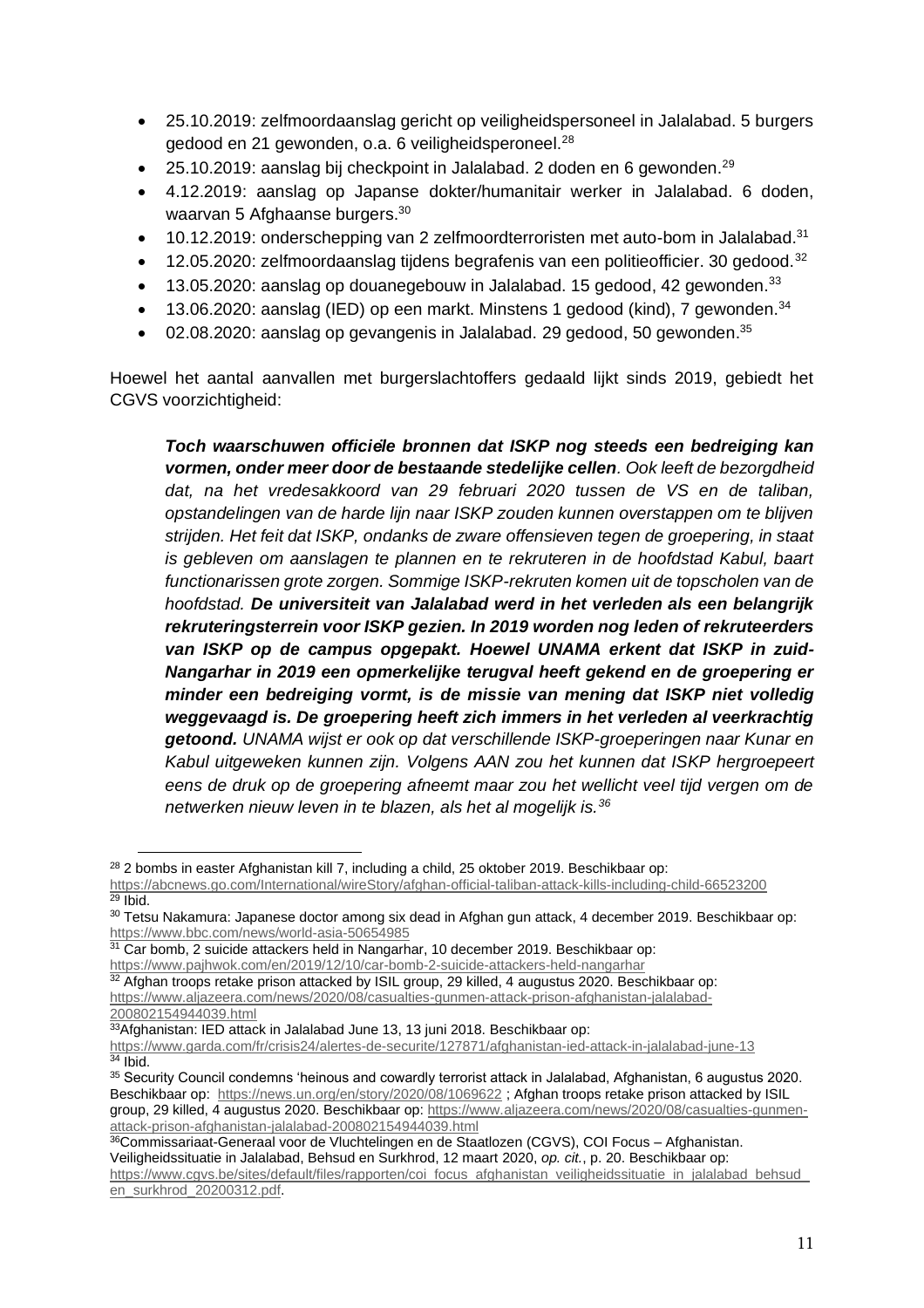*In tegenstelling tot de vorige verslagperiode wordt Jalalabad in deze verslagperiode minder vaak getroffen door zelfmoordaanslagen en aanslagen waarbij tientallen doden vallen, al doen ze zich ook nu nog voor<sup>37</sup> .*

## Deze waarschuwing bleek terecht, gezien **de recente aanval op het gevangeniscomplex in Jalabad.<sup>38</sup>**

De verzamelde informatie wijst erop dat een land in actief intern gewapend conflict, waar de veiligheidssituatie volatiel is, burgers bewust een doelwit uitmaken van het geweld, het aantal burgerslachtoffers blijft stijgen, niet voldoet aan de standaard van duurzaam veilig gebied. Dit geldt in bijzonder voor de provincies Nangarher en Jalalabad, die kunnen worden gekwalificeerd als één van de gevaarlijkste provincies van Afghanistan.

## **1.3 Respect voor mensenrechten**

<span id="page-11-0"></span>Het staat uiteraard vast dat bovenstaande conclusies die getrokken werden met betrekking tot de veiligheid van Afghanistan en Jalalabad in het bijzonder, ook een ernstige invloed hebben op de uitoefening van andere essentiële rechten door burgers.

Volgens het laatste rapport van UNAMA:

*Women and children continued to suffer disproportionately from the armed conflict. UNAMA documented 1,202 women casualties (345 killed and 857 injured), an increase of four per cent compared to 2018. An increase in women casualties from the combined use of suicide and non-suicide IED at- tacks more than offset decreases from aerial attacks and ground engagements. UNAMA documented 3,149 child casualties (874 killed and 2,275 injured), a three per cent increase from 2018. Women casual- ties comprised 12 per cent of overall civilian casual- ties while children comprised 30 per cent.* 

*Children continue to be recruited and used by the Taliban, Afghan national security forces, and pro- Government armed groups. While progress has been made by the Afghan national security force on preventing formal recruitment of children through the work of the Child Protection Units in Afghan National Police recruitment centres, use of children, particularly by Afghan Local Police at check posts, remains a problem, as does the use of boys for sexual purposes.*

*(…)*

*The ability of all people in Afghanistan, particularly children, to enjoy their human rights to education and the highest attainable standard of physical and mental health was compromised by the conflict due to attacks on schools, hospitals, teachers and healthcare* 

<sup>37</sup> *Ibid*., p. 30.

<sup>38</sup> Security Council condemns 'heinous and cowardly terrorist attack in Jalalabad, Afghanistan, 6 augustus 2020. Beschikbaar op: <https://news.un.org/en/story/2020/08/1069622> ; Afghan troops retake prison attacked by ISIL group, 29 killed, 4 augustus 2020. Beschikbaar op: [https://www.aljazeera.com/news/2020/08/casualties-gunmen](https://www.aljazeera.com/news/2020/08/casualties-gunmen-attack-prison-afghanistan-jalalabad-200802154944039.html)[attack-prison-afghanistan-jalalabad-200802154944039.html](https://www.aljazeera.com/news/2020/08/casualties-gunmen-attack-prison-afghanistan-jalalabad-200802154944039.html)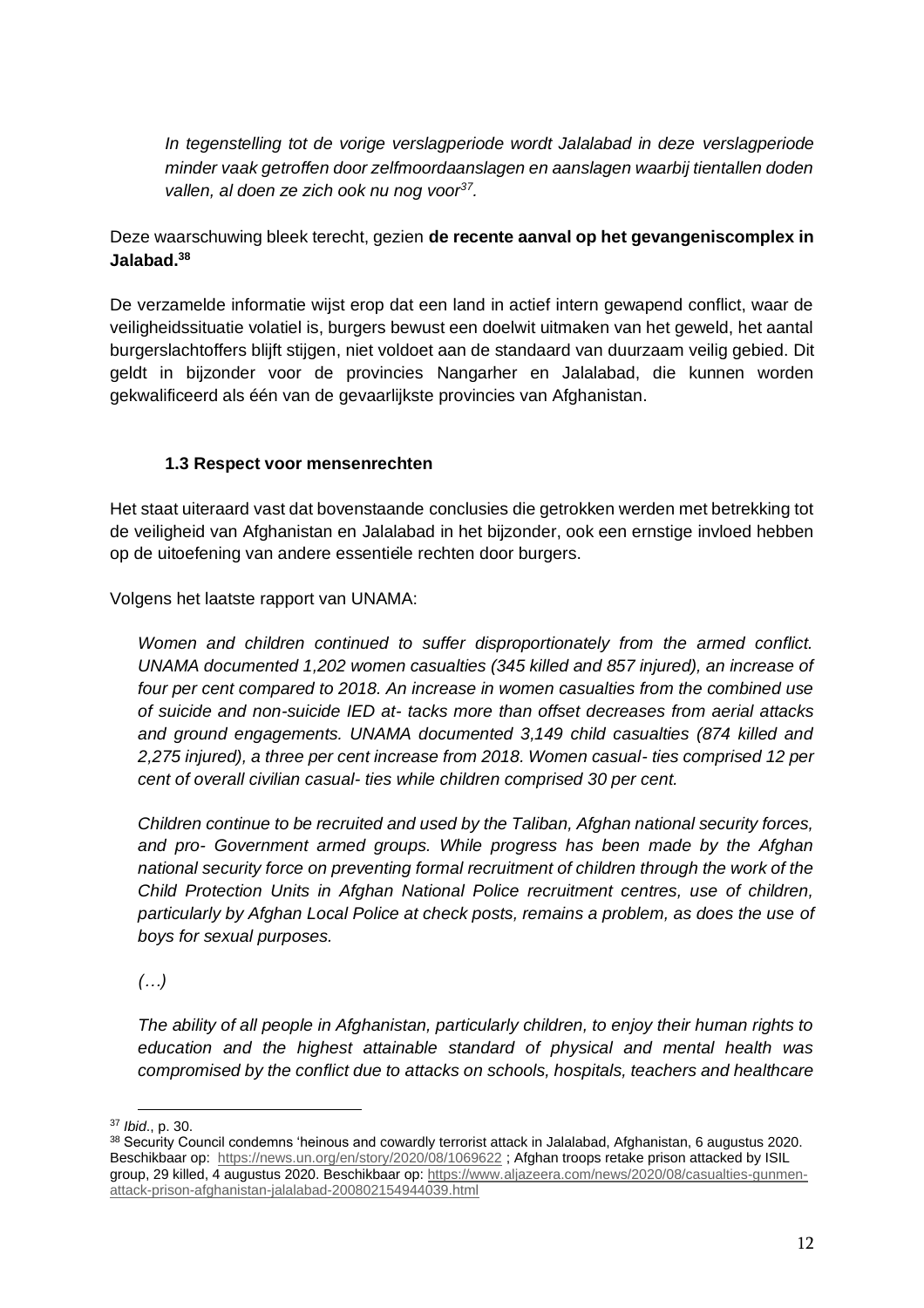*workers, as well as acts of threats and intimidation. In 2019, attacks against schools and hospitals also occurred in the context of the presidential elections when they were used as polling centers. UNAMA is concerned about the high number of disproportionate and indiscriminate attacks perpetrated by the Taliban throughout the year that caused damage to schools and hospitals and harmed the students and patients inside. UNAMA is also concerned about the impact on the provision of healthcare and on healthcare workers from Pro-Government Forces' search operations within these facilities. <sup>39</sup>*

Zoals hieronder besproken zal worden, zijn verschillende rechten erg problematisch in Jalalabad.<sup>40</sup>

## **1.4 Mogelijkheid tot economisch overleven**

<span id="page-12-0"></span>De UNHCR klassificeert Jalalabad als één van de meest economisch gedepriveerde regio's van Afghanistan:

*(…) The Humanitarian Needs Overview of the OCHA notes that "needs are particularly pronounced in large urban centres, including Kabul and Jalalabad City, where both IDP and returnee populations have congregated in search of income and livelihoods opportunities as well as access to basic and essential services. Humanitarian needs in these two provinces [Kabul and Nangarhar] comprise 42 percent of all those relating to internal displacement and cross-border influxes."<sup>41</sup>*

## **1.4.1 Werkgelegenheid en armoede**

<span id="page-12-1"></span>De mogelijkheid tot werkgelegenheid in Jalalabad om in een eigen levensonderhoud te kunnen voorzien is een belangrijk aspect van de redelijkheidstoets. Dit criterium moet bekeken worden in samenhang met het hebben van een familiaal en sociaal netwerk. Deze netwerken zijn uiteraard van cruciaal belang In een samenleving zoals de Afghaanse.

**Afghanistan** wordt al decennialang geteisterd door gewapend conflict en dit heeft erin geresulteerd dat ruim meer dan de helft van de bevolking onder de internationale armoedegrens leeft.

#### *In 2019, UNOCHA estimated that over 80 % of Afghans lived on less than the internationally applied poverty line (USD 1.90 per day).*

De Wereldbank rapporteert eveneens dat de economische opportuniteiten in Afghanistan erg beperkt zijn en zwaar onder druk staan door het groot aantal personen die terugkeren.

<sup>39</sup> United Nations Assistance Mission in Afghanistan, *Afghanistan – Protection of Civilians in Armed Conflict Midyear Report*, 1 January – 30 June 2020, *op. cit*., p. 9.

<sup>&</sup>lt;sup>40</sup> Voor een overzicht van de situatie van de mensenrechten in Afghanistan, zie o.a. General Assembly Security Council, *The situation in Afghanistan and its implications for international peace and security, Report of the Secretary-General*, *op. cit*., pp. 8-9.

<sup>41</sup> UN High Commissioner for Refugees (UNHCR), *UNHCR Eligibility Guidelines for Assessing the International Protection Needs of Asylum Seekers from Afghanistan*, 30 augustus 2018, *op.cit.,* p. 114.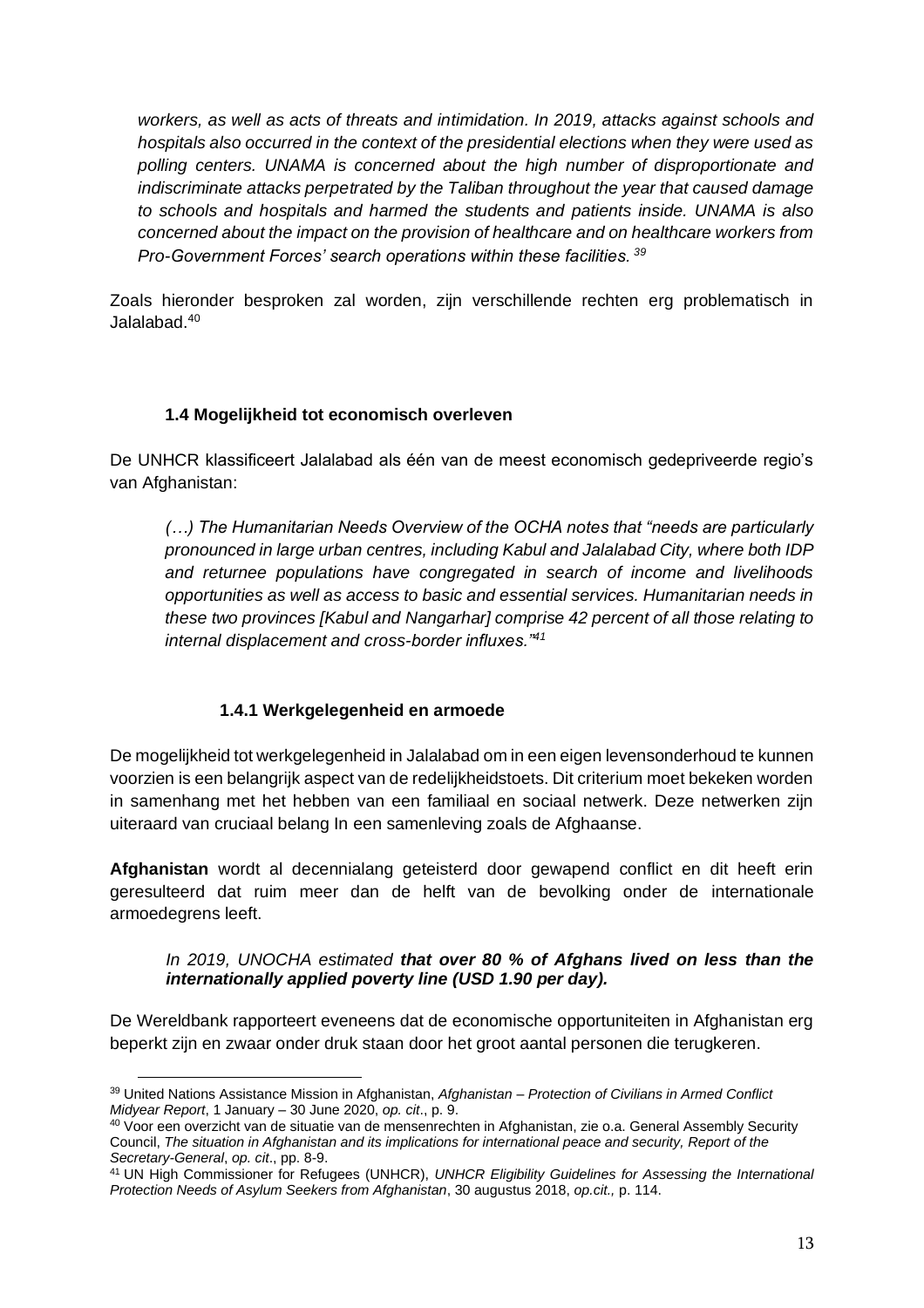*At the same time, Afghanistan continues to experience insecurity and political uncertainty. Presidential elections were held in September 2019, but the outcome remains contested. Afghanistan's economy has been hard-hit by the outbreak of the COVID-19 virus, due to negative impacts on consumption, exports, and remittances. Conflict is ongoing, and 2019 was the sixth year in a row when civilian causalities in Afghanistan exceeded 10,000. The displacement crisis persists, driven by intensified government and Taliban operations in the context of political negotiations. The number of conflict-induced IDPs increased from 369,700 in 2018 to more than 400,000 in 2019. An additional 505,000 refugees returned to Afghanistan, mainly from Iran, during 2019.<sup>42</sup>*

Een studie van UNHCR toont aan dat 71% van de **intern ontheemden in Afghanistan**  moeilijkheden hebben met de lokale gemeenschap, voornamelijk gelieerd aan het vinden van werk. Oxfam bevestigt dat intern ontheemden in het bijzonder het moeilijker hebben om werk te vinden.

*According to UNHCR's returnee and IDP monitoring findings in May 2018, nearly 60 % of interviewed returnees and 71 % of interviewed IDPs reported difficulties with the host communities that were related to the lack of job opportunities rather than discrimination or inter-tribal tensions. For 2016 and 2017 returnees the most common source of income was unskilled labour. Finding work was reported as an 'overwhelming difficulty' both for returnees and IDPs: more than 24 % of 2017 returnees and 33 % of 2016 returnees faced difficulties at finding a job while 21 % of IDPs reported the same. According to Oxfam, IDPs were facing more risks and vulnerabilities than returnees in general. A joint study by the NRC, Samuel Hall and the IDMC surveyed IDPs and found that Afghanistan was 'struggling to absorb increasingly large numbers of refugees and migrants'. The study showed an increase in 'returnee-IDPs' – those IDPs who reported becoming secondarily displaced after their return to Afghanistan. Three quarters of the returnee-IDP respondents were unable to go back to their home as a result of insecurity and 72 % reported having been displaced twice while nearly a third were displaced three times. Only 25 % of IDPs received some kind of aid assistance and one in two respondents reported having difficulties fulfilling their food needs on a regular basis. At the same time, an increasing number of IDPs adopted harmful coping mechanisms like skipping meals or relying on child labour.<sup>43</sup>*

De studie van Oxfam toont aan:

*The majority of returnees, both documented and undocumented, report an intention to remain in Nangarhar. That means more urban growth and further strains on resources, local prices, livelihoods and infrastructure. The city's infrastructure is already very old, and was designed for far fewer people: the huge numbers of returnees and IDPs are leading to overcrowding, traffic jams, and the growth of slum-*

<sup>42</sup> The World Bank, The World Bank in Afghanistan – Overview. Beschikbaar op: [https://www-worldbank-org.vu](https://www-worldbank-org.vu-nl.idm.oclc.org/en/country/afghanistan/overview)[nl.idm.oclc.org/en/country/afghanistan/overview](https://www-worldbank-org.vu-nl.idm.oclc.org/en/country/afghanistan/overview)

<sup>43</sup> EASO, Afghanistan – Key socio-economic indicators. Focus on Kabul City, Mazar-e Sharif and Herat City, April 2019, op. cit., p. 30.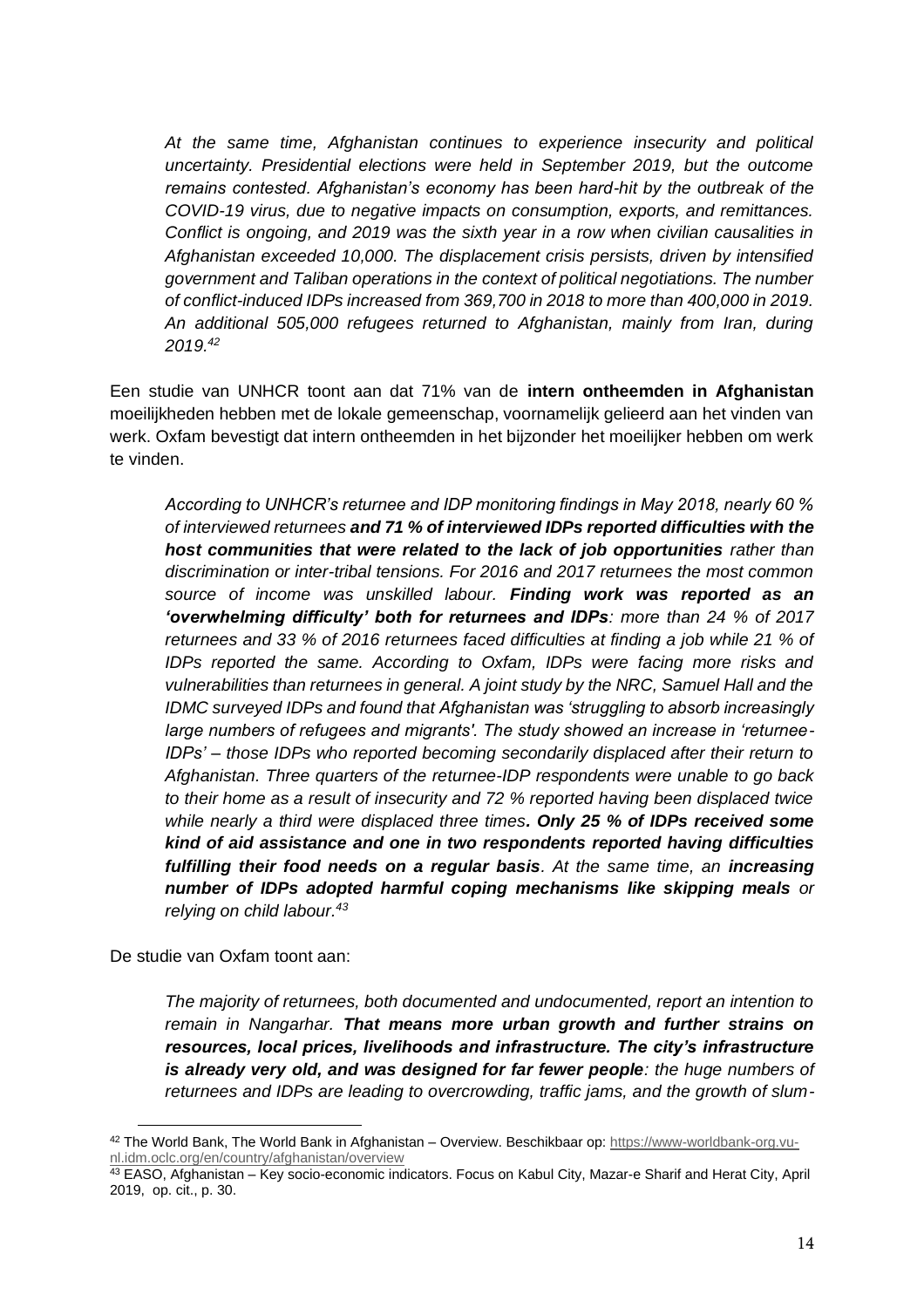*like neighborhoods. It is the type of environment in which the tolerance of host communities will be put to the test and tension and conflict can quickly increase.<sup>44</sup>*

Wat betreft **de mogelijkheid om werk te vinden in de Nangarhar provincie:**

*The rapid increase in supply of labour is putting severe pressure on the labour market in Nangarhar, as demand for labour is increasing more modestly; new jobs are mostly in construction and the sale of basic commodities. The Emergency Market Mapping and Analysis (EMMA74) study conducted by Oxfam in March and April 2017 found that the average daily wage has fallen since March 2016 by an average of 12% for unskilled and 20% for skilled forms of labour across five key industries: agriculture, construction, loading and transport, small-scale services and skilled trades. Job seeking has become more challenging and competitive. The EMMA study suggests that the average labour-reliant household found an average of 13 days of work in March 2017, in comparison with 18 days in March 2016. This suggests a decrease of average wages of 2,000 afghanis (roughly \$29.5 or €27) per month. This is having an impact on the household budgets of all who rely on income from labour.* 

*In Nangarhar, access to the labour market is highly mediated by family and social networks, though community leaders, private contractors and public labour also play a role. At the time of the research, there was little evidence of discrimination against returnees or internally displaced persons; when this had been observed, it generally focused on lack of trust related to security concerns – for example, if IDPs originate from insecure areas. Returnees are generally perceived to possess more skills than the host community but are also seen as lacking 'familiarity' with Nangarhar, in the sense of connections to facilitate finding labour.<sup>45</sup>*

Deze bevindingen worden bevestigd door de Norwegian Refugee Council:

*Ultimately labour markets in provincial capitals where many returnees live are competitive and closed to outsiders: one third of respondents who noted that there*  was no demand for labour in their sector, and three companies in 10 who stated that *they did not need new workers. Most hiring is done through family, friends and referrals – only 4% through job adverts.<sup>46</sup>*

## **1.4.2 Mogelijkheid tot huisvesting**

<span id="page-14-0"></span>Over de mogelijkheid tot huisvesting toon het onderzoek van Oxfam het volgende aan:

<sup>44</sup> OXFAM, Returning to fragility. Exploring the link between conflict and returnees in Afghanistan, Oxfam Research Report, januari 2018, *op.cit.,* p. 30.

<sup>45</sup> *Ibid*. p. 29-30.

<sup>&</sup>lt;sup>46</sup> The Norwegian Refugee Council, Returning to What? The challenges displaced Afghans face in securing durable solutions, 27 November 2018, *op. cit.*, p. 9. Beschikbaar op: [https://www.nrc.no/globalassets/pdf/nrc](https://www.nrc.no/globalassets/pdf/nrc-policy_brief-return-screen1.pdf)[policy\\_brief-return-screen1.pdf.](https://www.nrc.no/globalassets/pdf/nrc-policy_brief-return-screen1.pdf)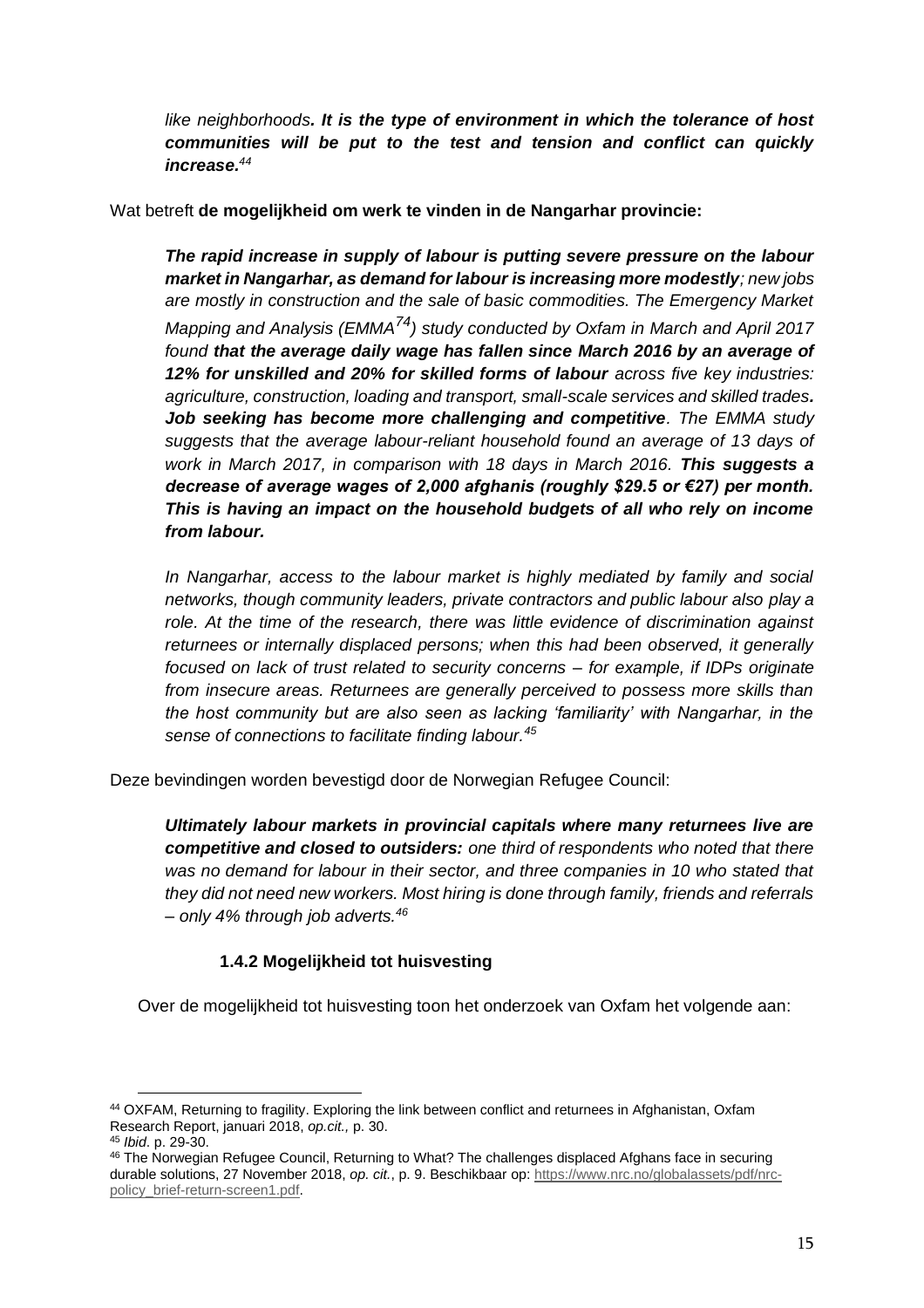*Like the labour market, the housing market in Nangarhar is highly mediated by family and social networks, though community leaders and private housing agents play a role. The large increase in demand for housing has not yet been matched by a sufficient increase in housing stock. A number of longer-term policy and strategic issues compound challenges in expanding the housing market, including land use and urban growth policies, local-level governance challenges and insecurity. The province, and especially urban and peri-urban Jalalabad, was already under significant growth and expansion pressures before the returnees arrived. The EMMA study found that the average rental price for a modest house suitable for a family of seven had increased in one year from 4,100 afghanis (\$60.5 or €55.5) per month to 5,250 afghanis (\$77.5 or €71), a gap of 1,150 afghanis (\$17 or €15.5) per month.<sup>47</sup>*

## **1.4.3 Toegang tot water, sanitair en elektriciteit**

<span id="page-15-0"></span>Toegang tot water, sanitair en elektriciteit vormt in Afghanistan in het algemeen een bijzonder ernstig probleem:

*Water and sanitation were found to be a serious issue in all the settlements surveyed by UNHCR. A large number of families had no access to latrines and many relied on communal water points with issues of congestion and water quality*. 48

De situatie in Jalalabad wat betreft toegang tot water, sanitair en elektriciteit wordt door het CGVS als volgt beschreven:

*Samuel Hall publiceert in 2014 een studie over armoede, voedselonzekerheid en veerkracht in de grote Afghaanse steden. Dit onderzoek plaatst Jalalabad, naast Kandahar, bovenaan de lijst van Afghaanse steden met het hoogste niveau van voedselonzekerheid. De toegang tot basisvoorzieningen en - diensten (in het bijzonder toegang tot stromend water) blijkt in Jalalabad minder problematisch te zijn dan in andere steden. De toegang tot elektriciteit blijkt wel een probleem te zijn. De studie van Samuel Hall geeft aan dat veel voedsel in Jalalabad geïmporteerd wordt aan lagere prijzen vanuit Pakistan. Vooral de IDP's in Jalalabad hebben te kampen met voedselonzekerheid.<sup>49</sup>*

*(…)*

*De stad Jalalabad ondervindt regelmatig stroompannes. De beperkte elektriciteitstoevoer zorgt ervoor dat veel inwoners van de stad beroep moeten doen op generatoren om voldoende stroom te voorzien. De stroomonderbrekingen hebben een invloed op de veiligheidssituatie in de stad en legt beperkingen op aan de industriële ontwikkeling in de omgeving. In juni 2017 wordt een derde* 

<sup>47</sup> OXFAM, Returning to fragility. Exploring the link between conflict and returnees in Afghanistan, Oxfam Research Report, januari 2018, *op.cit.,* p. 30.

<sup>48</sup> EASO, Afghanistan – Key socio-economic indicators. Focus on Kabul City, Mazar-e Sharif and Herat City, augustus 2020, op. cit. p. 62.

<sup>49</sup> CGVS, COI Focus – Afghanistan. Veiligheidssituatie in Jalalabad, Behsud en Surkhrod, 12 maart 2020, *op. cit.*, p. 37.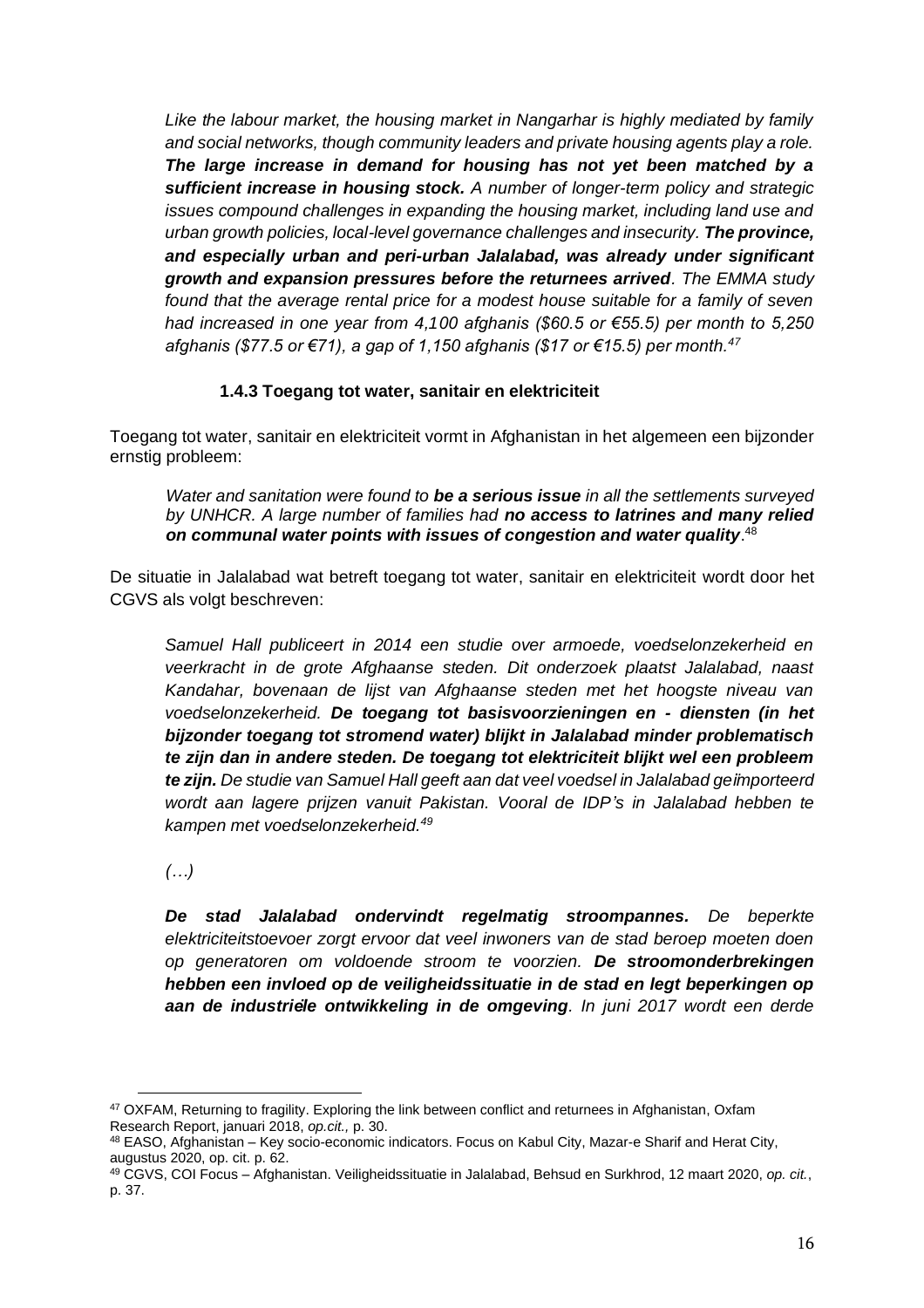*elektriciteitstransformator geïnstalleerd in de stad. Deze ingreep zorgt ervoor dat de stroomonderbrekingen verminderen.<sup>50</sup>*

## **1.4.4 Toegang tot voedsel**

<span id="page-16-0"></span>In januari 2019 wees de Voedsel- en Landbouworganisatie van de VN (de FAO) op de voedselcrisis in 2018 in **Afghanistan.**

In terms of numbers of acutely food-insecure people, Afghanistan constituted the *world's third worst food crisis in 2018. A combination of widespread drought severely affecting wheat production and pastureland with increased violence drove mass displacement.*

Het EASO rapporteert:

*According to the ALCS 2016-2017 data, collected before the drought conditions of winter 2017-2018, which was caused by lack of rain and snowfall, more than 13 million people—or almost 45 % of the population of the country—were very severely to moderately food insecure.*

 $(\ldots)$ 

*The employment status of the head of household had a significant impact on food security: households with an employed head are less food insecure (41.5 %) compared to those where the head of household is underemployed (47.2 %), unemployed (50.8 %) or inactive (51.5 %).<sup>51</sup>*

Stedelijk intern ontheemden in **Afghanistan** hebben 59% kans om honger te lijden.

*Urban IDPs are slightly more likely to face hunger (59%) than rural IDPs (53%)<sup>52</sup>*

Door het gebrek aan economische opportuniteiten moeten steeds meer intern ontheemden maaltijden overslaan om te overleven.

*At the same time, an increasing number of IDPs adopted harmful coping mechanisms like skipping meals or relying on child labour.<sup>53</sup>*

Studies bevestigen dat de intern ontheemden aangeven dat toegang tot water en voedsel het belangrijkste probleem is, met cijfers die gaan van 71% tot 83%, wat wil zeggen dat de overgrote meerderheid voedsel- en wateronzeker is.

*A joint study on IDPs by NRC, IDMC and Samuel Hall published in 2018, reported that 71 % of respondents listed the lack of food and water as one of their three main challenges. The situation was more severe in the provinces of Kabul, Kunduz, and Herat, compared to Kandahar and Nangarhar. The study also found no correlation between receiving assistance and struggling to access food and water: 47 % of* 

<sup>50</sup> *Ibid*. p. 39.

<sup>51</sup> EASO, Afghanistan – Key socio-economic indicators. Focus on Kabul City, Mazar-e Sharif and Herat City, augustus 2020, op. cit. p. 40.

<sup>52</sup> UNHCR, Returnee and internally displaced persons monitoring report, op. cit, p.11

<sup>53</sup> EASO, Afghanistan – Key socio-economic indicators. Focus on Kabul City, Mazar-e Sharif and Herat City, augustus 2020, op. cit., p.32.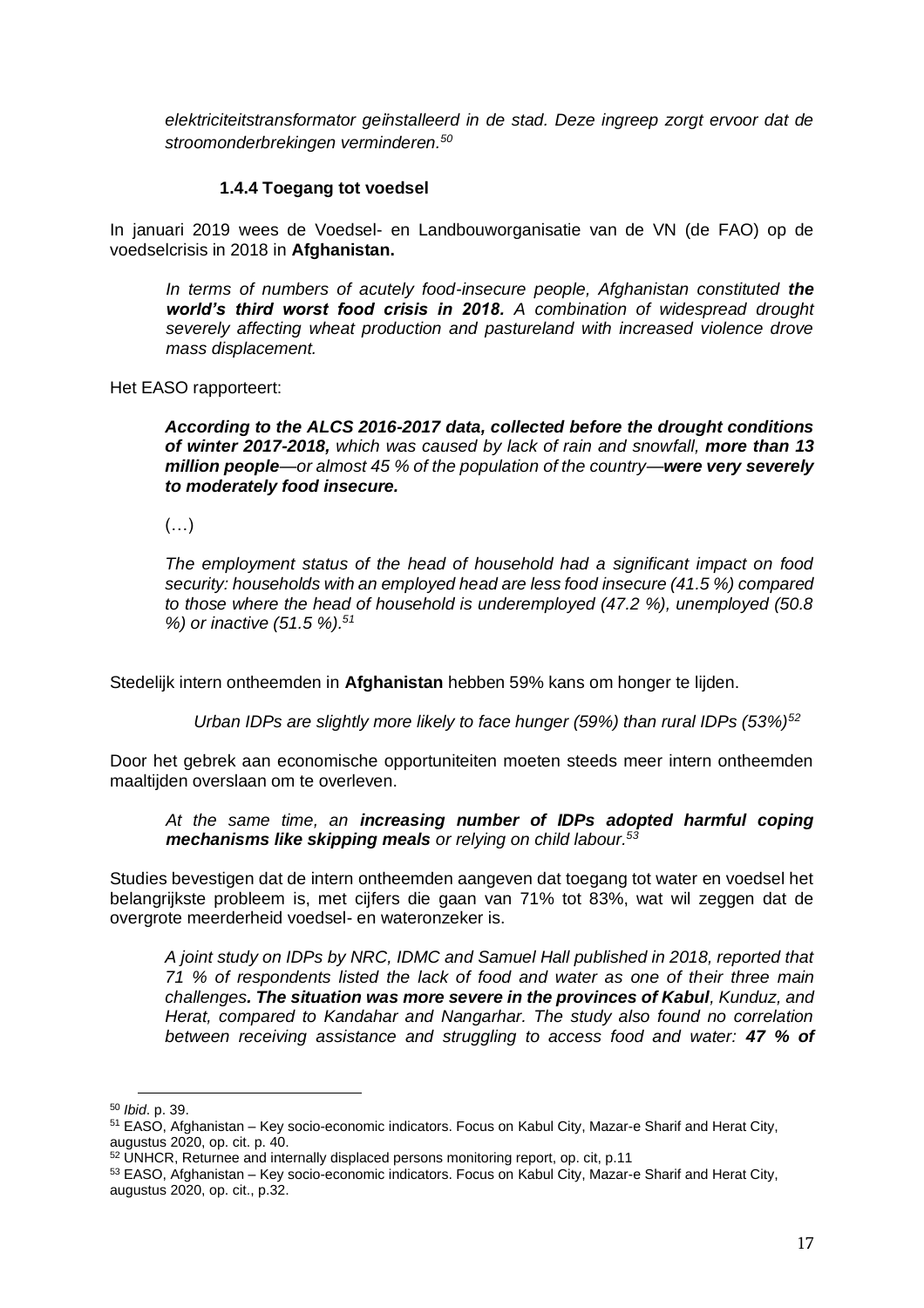*respondents in Kabul mentioned receiving emergency assistance, while 83 % still reported access to food and water as a major challenge.***<sup>54</sup>**

De verhoging van voedselprijzen naar aanleiding van de sanitaire crisis COVID-19 leidt tot meer voedselonzekerheid.

*An increase in prices was reported in March 2020, following the border closures and export restrictions related to the spread of COVID-19. For instance, the price of wheat flour was reported to surge across Afghanistan, rising by 20 % in the city of Faizabad in the north of the country. Following the introduction of lockdown measures and increase in domestic demand, FEWS reported on the rise of prices in late March and early April, stating that many households 'are expected to be unable to meet all food and essential non-food needs' as their purchasing power has reduced. As revealed in a field study conducted in rural areas of Herat province by AAN researcher Reza Kazemi in April 2020, the lockdown measures increased socioeconomic vulnerabilities and unemployment and brought a rise in primary foods' price. Women were reported to be disproportionately affected by the situation.<sup>55</sup>*

Wat betreft **de situatie in Jalalabad,** maakt het CGVS maakt melding van grote voedselonzekerheid in Jalalabad:

*Samuel Hall publiceert in 2014 een studie over armoede, voedselonzekerheid en veerkracht in de grote Afghaanse steden. Dit onderzoek plaatst Jalalabad, naast Kandahar, bovenaan de lijst van Afghaanse steden met het hoogste niveau van voedselonzekerheid. De toegang tot basisvoorzieningen en - diensten (in het bijzonder toegang tot stromend water) blijkt in Jalalabad minder problematisch te zijn dan in andere steden. De toegang tot elektriciteit blijkt wel een probleem te zijn. De studie van Samuel Hall geeft aan dat veel voedsel in Jalalabad geïmporteerd wordt aan lagere prijzen vanuit Pakistan. Vooral de IDP's in Jalalabad hebben te kampen met voedselonzekerheid.*

*Net als in Kabul liggen de tarweprijzen in Jalalabad in 2019 boven het vijfjaarsgemiddelde. De factoren die de markt beïnvloeden in beide steden zijn complex: conflict, handelsdynamiek met Pakistan en de influx van IDP's en nietgedocumenteerde terugkeerders. <sup>56</sup>*

#### **1.4.5 Gezondheidszorg**

<span id="page-17-0"></span>De toestand van de gezondheidszorg **in Afghanistan** is uiterst zorgelijk. Opnieuw zorgt de toestroom van terugkeerders en intern ontheemden ervoor dat voornamelijk in de stedelijke gebieden de gezondheidszorg niet kan voorzien in de essentiële noden van de bevolking.

*Afghanistan's public health care system, neglected during the years of conflict, continues to face challenges, such as damaged infrastructure, a lack of trained health care providers and under-resourced healthcare facilities. The situation is 'further complicated by a lack of security and pervasive poverty', according to WHO. A 2017 study by Integrity Watch Afghanistan (IWA) found 53 % of health care* 

<sup>54</sup> EASO, Afghanistan – Key socio-economic indicators. Focus on Kabul City, Mazar-e Sharif and Herat City, augustus 2020, op. cit. p. 41.

<sup>55</sup> EASO, Afghanistan – Key socio-economic indicators. Focus on Kabul City, Mazar-e Sharif and Herat City, augustus 2020, op. cit. p. 39.

<sup>56</sup> CGVS, COI Focus – Afghanistan. Veiligheidssituatie in Jalalabad, Behsud en Surkhrod, 12 maart 2020, *op. cit.*, p. 37.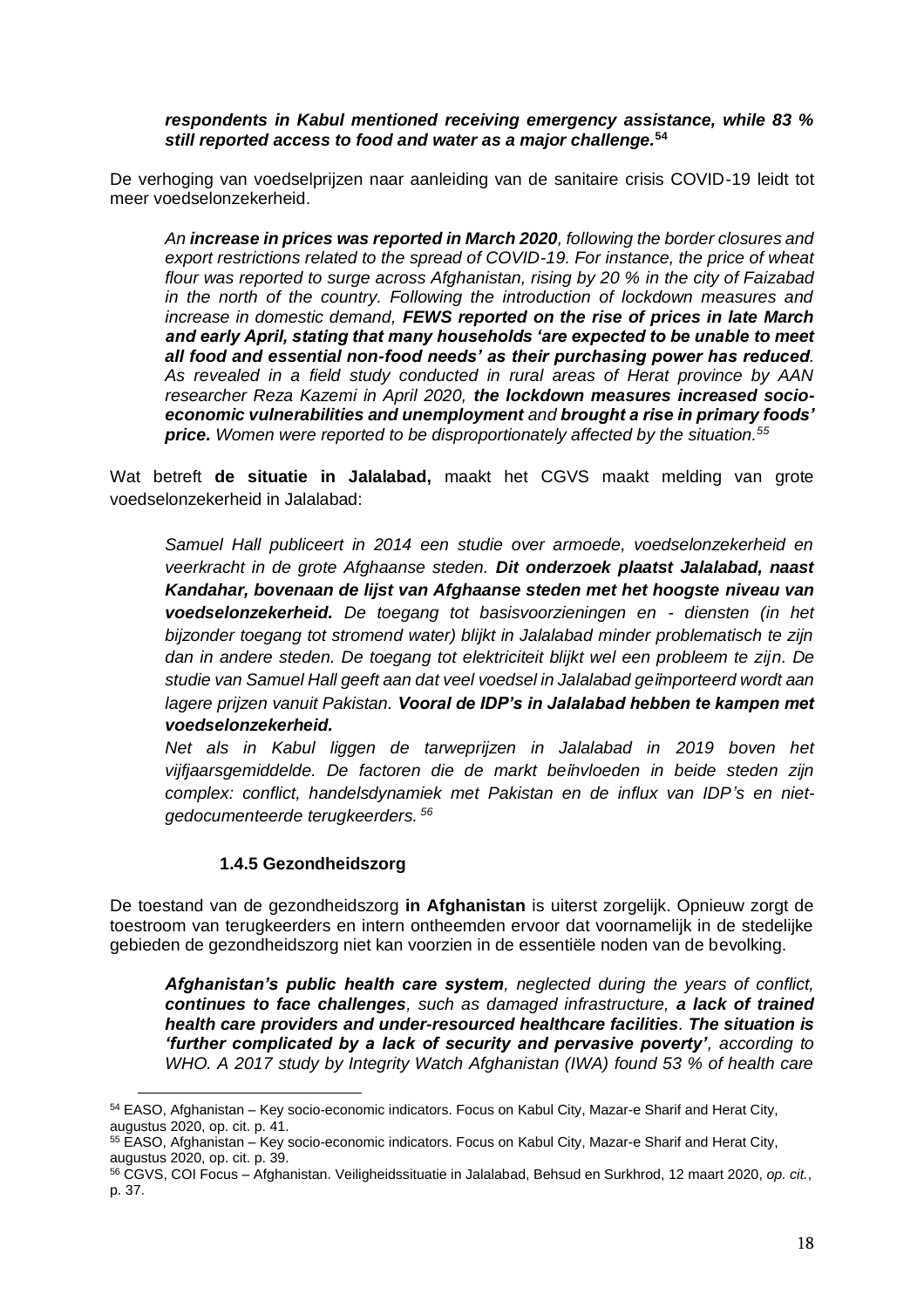*facilities experiencing structural and maintenance problems and poor hygiene and sanitation conditions were found in 45 % of the facilities. IWA also added that the lack of electricity was another serious deficiency weakening the health sector with 20 % of the facilities having no electricity supply. According to ALCS 2016-17, Afghanistan's health indicators remained poor and the health conditions of the rural population continued to be a matter of serious concern. Public health services were even more overwhelmed due to large population movements inside the country and a significant number of returnees heading towards urban centres. Local medical facilities were*  largely unable to absorb the additional burden and could not cope with the increasing *needs.<sup>57</sup>*

Veel intern ontheemden zijn niet meer in het bezit zijn van hun officiële Afghaanse documenten (taskara's), die noodzakelijk zijn voor de toegang tot de verschillende diensten (zie hieronder in 1.4.6.). Het ontbreken van bepaalde documenten is vervolgens vaak de oorzaak voor terugkeerders voor een gebrekkige toegang tot de gezondheidszorg.

*IDPs and returnees might sometimes be deprived of health care and other essential services as a result of lacking documentation in the form of a tazkera. A 2019 report by the Mixed Migration Centre noted that most Afghan returnees linked an absence of funds with numerous challenges, including inability to access healthcare. Several female returnees stated that they either did not have access to prenatal health care or access to a doctor to examine their children. As of 2018, Afghanistan's overwhelmed health facilities have struggled to absorb the masses of IDPs and returnees congregating in urban centres and their outskirts. A 2018 NRC and Samuel Hall study noted that 24 % of respondents lacked access to health services. Health issues were widely reported with a third of households having at least one member with a chronic illness.<sup>58</sup>*

Bovendien zorgen de grote toestroom van mensen en de volatiele veiligheidssituatie samen ervoor dat de gezondheidszorg onder zware druk staat, omdat de medische faciliteiten ook een doelwit zijn van het gewapende geweld.

*According to UNOCHA, medical workers and health facilities are most affected by security incidents and direct violence amongst all aid workers and humanitarian infrastructure in Afghanistan. Health personnel are being harassed, detained, kidnapped and killed. Many people in Afghanistan lack access to health care due to the*  conflict, and trauma-care is regarded as one of the most critical gaps remaining in *Afghanistan's public health care. Medical facilities are increasingly a target of military attacks.<sup>59</sup>*

Naast het geweld en de grote toestroom van mensen zorgt de hoge kostprijs ervoor dat mensen geen toegang hebben tot medicatie.

*According to a 2014 MSF survey, at least 60 % of the people interviewed live on less than USD 1 per day and it is often impossible for them to pay medical costs. More than half of those interviewed in Kabul and Kunduz reported having paid about USD 44 just for medications during a previous illness.*

<sup>57</sup> EASO, Afghanistan – Key socio-economic indicators. Focus on Kabul City, Mazar-e Sharif and Herat City, augustus 2020, op. cit. p. 47.

<sup>58</sup> EASO, Afghanistan – Key socio-economic indicators. Focus on Kabul City, Mazar-e Sharif and Herat City, augustus 2020, op. cit. p. 57.

<sup>&</sup>lt;sup>59</sup> EASO, Afghanistan – Key socio-economic indicators. Focus on Kabul City, Mazar-e Sharif and Herat City, augustus 2020, op. cit. p. 49.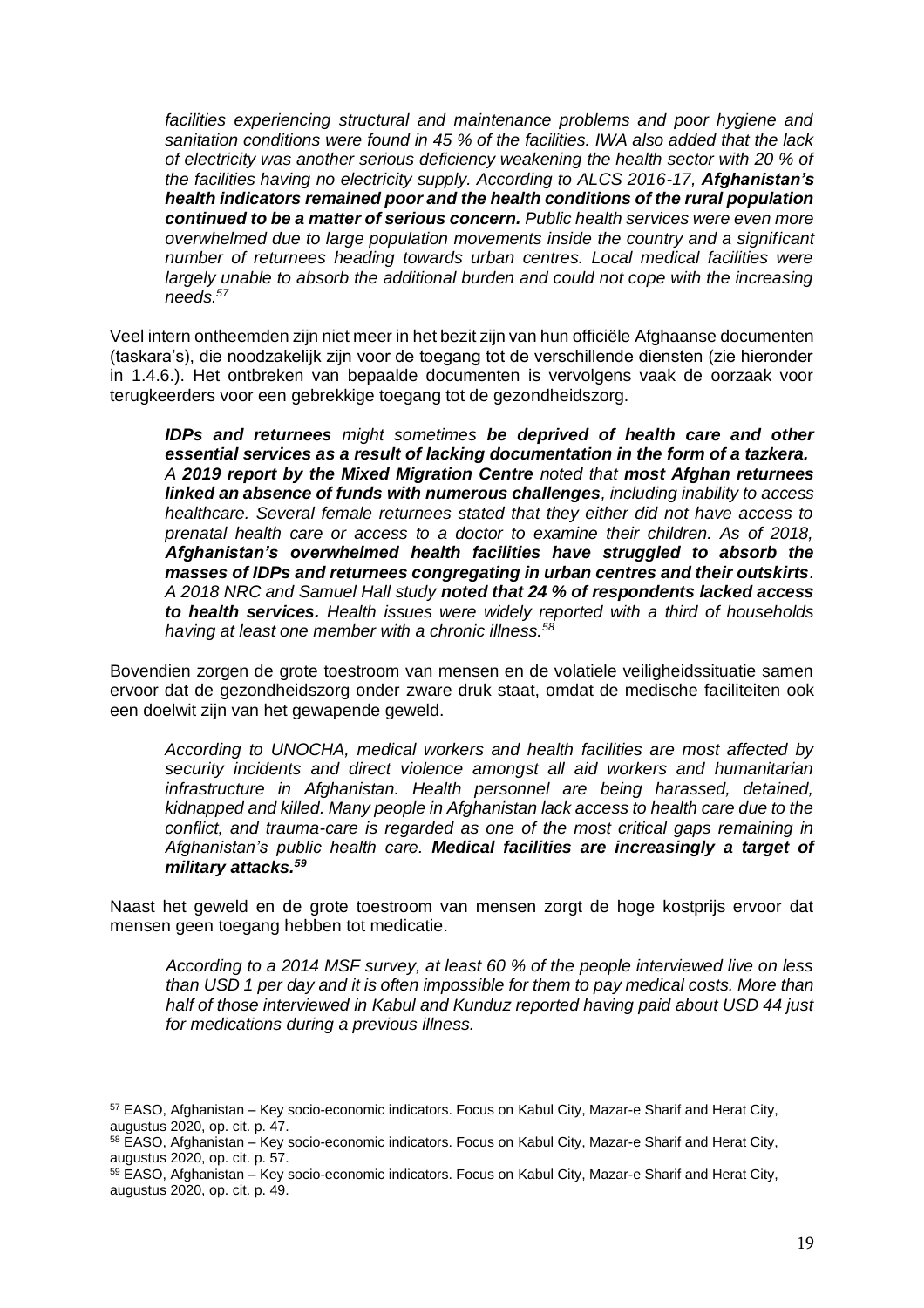*When the medications were available at the health facility, patients often could not afford them. 60 % of people interviewed by MSF in Kabul did not get medication because of high costs. 60*

Ook in het laatste rapport van UNAMA bericht UNAMA het gegeven dat vele inwoners hun mensenrecht, namelijk recht op toegang tot gezondheidszorg, wordt geschonden omwille van de vele aanvallen op ziekenhuizen:

*The ability of all people in Afghanistan, particularly children, to enjoy their human rights to education and the highest attainable standard of physical and mental health was compromised by the conflict due to attacks on schools, hospitals, teachers and healthcare workers, as well as acts of threats and intimidation. In 2019, attacks against schools and hospitals also occurred in the context of the presidential elections when they were used as polling centers. UNAMA is concerned about the high number of disproportionate and indiscriminate attacks perpetrated by the Taliban throughout the year that caused damage to schools and hospitals and harmed the students and patients inside. UNAMA is also concerned about the impact on the provision of healthcare and on healthcare workers from Pro- Government Forces' search operations within these facilities. <sup>61</sup>*

Oxfam bevestigt eveneens dat de toegang tot gezondheidszorg één van de belangrijkste uitdaging vormt in Afghanistan:

(…) **one of the main challenges seems to be access to education for children and to healthcare**: these basic services are in limited supply and have difficulty coping with so many returnees and IDPs.<sup>62</sup>

Uit een recent rapport van Human Right Watch volgt ook dat een groot deel van de Afghaanse bevolking kampt met mentale gezondheidsproblemen.

*According to Human Rights Watch 2020 report, a large number of Afghans suffer from psychological disabilities/mental health conditions such as depression, anxiety and post-traumatic stress disorder (PTSD), conditions that can frequently be directly linked with the prolonged conflict.*

*(…)*

*According to the 2016 study by Samuel Hall 'the alarming mental health situation of the Afghan youth should not be considered as a secondary individual health issue anymore, but as an actual threat to any possible social, economic and political development in the country.' The majority (70 %) of young Kabulis have experienced traumatic events (one or more shocks that include criminal or terrorist-related issues and not only personal traumas). The study also found that returnees and IDPs found themselves deprived.*

 $60$  EASO, Afghanistan – Key socio-economic indicators. Focus on Kabul City, Mazar-e Sharif and Herat City, augustus 2020, op. cit., p. 50.

<sup>61</sup> United Nations Assistance Mission in Afghanistan, *Afghanistan – Protection of Civilians in Armed Conflict Midyear Report*, 1 January – 30 June 2020, *op. cit.,* p. 9.

<sup>62</sup> OXFAM, Returning to fragility. Exploring the link between conflict and returnees in Afghanistan, Oxfam Research Report, januari 2018, *op.cit*., p. 26.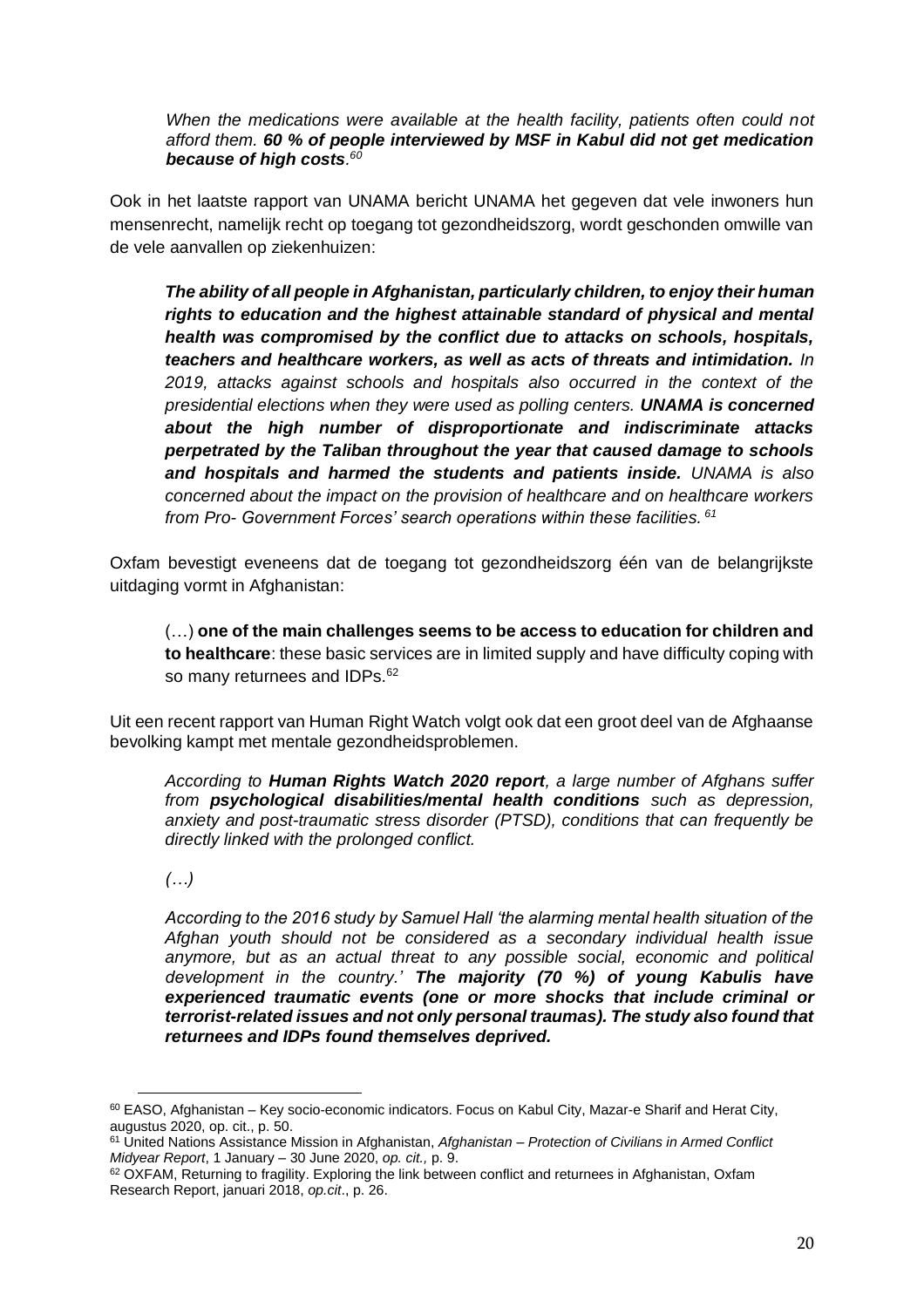*(…)*

*The 2016 Samuel Hall study reported that Afghanistan suffers from the lack of trained professionals (psychiatrists, social workers, psychologists), sufficient infrastructure and awareness about mental health issues with 'only one tertiary health facility (Kabul Mental Health Hospital), approximately three trained psychiatrists and ten psychologists "covering" a population of more than 30 million people'.<sup>63</sup>*

Het CGVS beschrijft de **situatie specifiek in Jalalabad** als volgt:

*De 141 gezondheidsfaciliteiten in Nangarhar moeten dienst doen voor meer dan 3,9 miljoen personen, 57 % ervan zijn overbelast. De stad Jalalabad herbergt achttien gezondheidsfaciliteiten. Het provinciale ziekenhuis in de stad is vaak overbelast. Veel mensen in de oostelijke en zuidelijke delen van het land reizen naar Jalalabad om medische hulp te zoeken, aangezien de gezondheidsfaciliteiten in hun eigen, vaak rurale gebieden, ondermaats zijn. UNOCHA wijst erop dat de combinatie van conflict, onbetaalbare kosten en onvoldoende bereik en capaciteit een negatieve impact op de toegang tot de nodige gezondheidszorg blijft hebben.*

*Tot bezorgdheid van lokale inwoners, leggen artsen en apothekers van private hospitalen in Jalalabad in september 2019 even het werk neer nadat het hoofd van de artsenbond om het leven gekomen is bij een explosie in de stad. Ze dringen er bij de overheid op aan om hun veiligheid te garanderen.<sup>64</sup>*

Ten slotte wordt ook **Afghanistan getroffen door de sanitiare crisis, COVID-19.** In landen, zoals Afghanistan, waar een dodelijk conflict reeds enkele jaren aansleept is toegang tot de gezondheidszorg sowieso al zeer onzeker en ingeperkt.

*UNAMA has repeatedly raised the vital importance of protecting healthcare facilities and workers during the global COVID-19 health pandemic, which has had a catastrophic effect on the civilian population in Afghanistan. The country's fragile healthcare system was under extreme stress even before the onset of COVID-19 in Afghanistan and as confirmed cases continue to rise, the demands on healthcare providers have only increased.*

*For the first half of 2020, UNAMA verified 36 incidents affecting healthcare, including 27 direct attacks on healthcare facilities, including hospital and protected personnel, and 9 indirect attacks. The majority of these incidents were carried out by the Taliban.*

 $(\ldots)$ 

*UNAMA reiterates that attacks on healthcare, particularly during a health pandemic, endanger the lives of the entire civilian population in Afghanistan and severely compromise the right to the highest attainable standard of physical and mental health under international human rights law.* <sup>65</sup>

 $63$  EASO, Afghanistan – Key socio-economic indicators. Focus on Kabul City, Mazar-e Sharif and Herat City, augustus 2020, op. cit., p. 55.

<sup>64</sup> CGVS, COI Focus – Afghanistan. Veiligheidssituatie in Jalalabad, Behsud en Surkhrod, 12 maart 2020, *op. cit.*, p. 37-38.

<sup>65</sup> United Nations Assistance Mission in Afghanistan, Midyear Update on the protection of civilians in armed conflict: 1 January - 30 June 2020, op. cit., p. 18.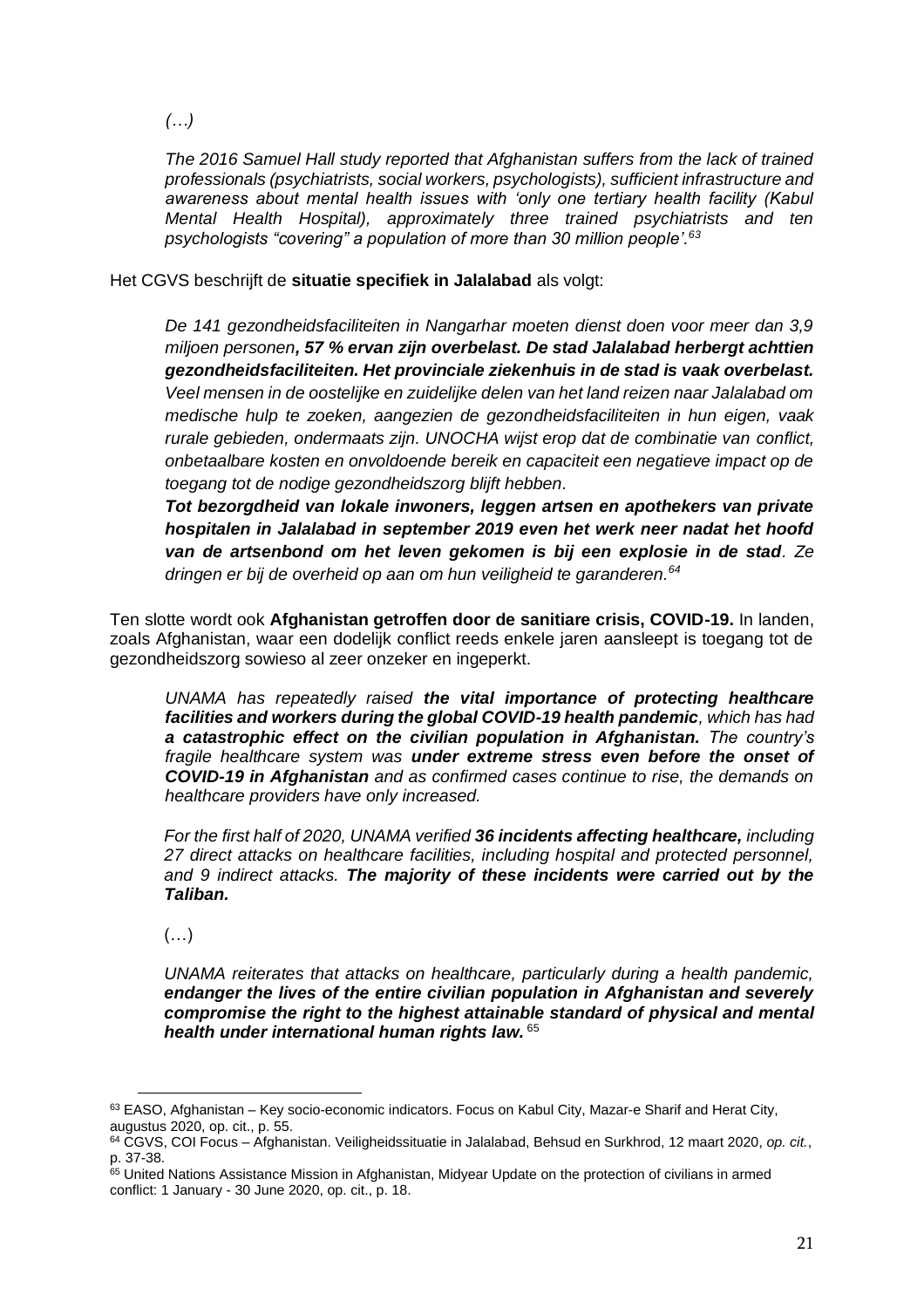## **1.4.6 Toegang tot sociale voorzieningen**

<span id="page-21-0"></span>Het bezitten van een taskara is essentieel om toegang te verkrijgen tot sociale voorzieningen. Personen die hun taskara niet meer bezitten, kunnen deze vaak enkel verkrijgen door terug te reizen naar hun streek van oorsprong. Maar personen waarvoor het IBA moet worden beoordeeld, zijn niet in staat om terug te reizen naar hun streek van herkomst, omdat reeds is aangetoond dat zij ten aanzien van deze streek beschikken over een beschermingsnood. Als niet vaststaat dat zij nog over hun essentiële documenten beschikken, lopen zij een groot risico niet te kunnen terugvallen op verschillende voorzieningen.

*The most important identification document in Afghanistan is called tazkera. Most Afghans hold one, but they are significantly less common among women and displaced people. A tazkera is formally required to access a range of public services, such as education, employment, health care and official loans provided by a bank. It is also formally required for the issuance of housing, land and property certificates and title deeds. It is particularly important to have a tazkera in urban or peri-urban areas where the lack of one restricts access to basic services and credit, but it is less necessary in rural areas where people are known to each other and to community elders.* 

*As stated in a joint study by the Norwegian Refugee Council (NRC), Samuel Hall and the Internal Displacement Monitoring Centre (IDMC), to obtain a tazkera IDPs are generally required to travel back to their district of origin, which is impossible for many due to transport costs and insecurity. The government of Afghanistan has recognised the importance of the IDP documentation issue and has been working with international organisations such as IOM to address it, but it continues to occur that IDPs have to travel back to their places of origin to receive their documents.* 

*(...)* 

*However, the study found that civil documentation, allowing access to services and rights was 'crucial' for social integration. The lack of tazkera could increase a person's vulnerability to harassment from the authorities. With no civil documentation, women were found particularly at risk with regards to the judicial system, inheritance and family disputes. <sup>66</sup>*

De Norwegian Refugee Council stelt in haar rapport dat:

*70% of family members do not hold any identity documents, making it difficult if not impossible for them to access assistance and services provided by the government and national and international NGOs. Returnee-IDPs have fewer documents per person in the household. The lack of identity documents such as tazkera (the National ID in Afghanistan) specifically precludes access to school (33% of respondents noted lack of tazkera as impacting schooling). Tazkera are required for the issuance of housing, land and property (HLP) certificates and title deeds. Women* 

<sup>66</sup> EASO, Afghanistan - Key socio-economic indicators. Focus on Kabul City, Mazar-e Sharif and Herat City, April 2019, op. cit, p. 20.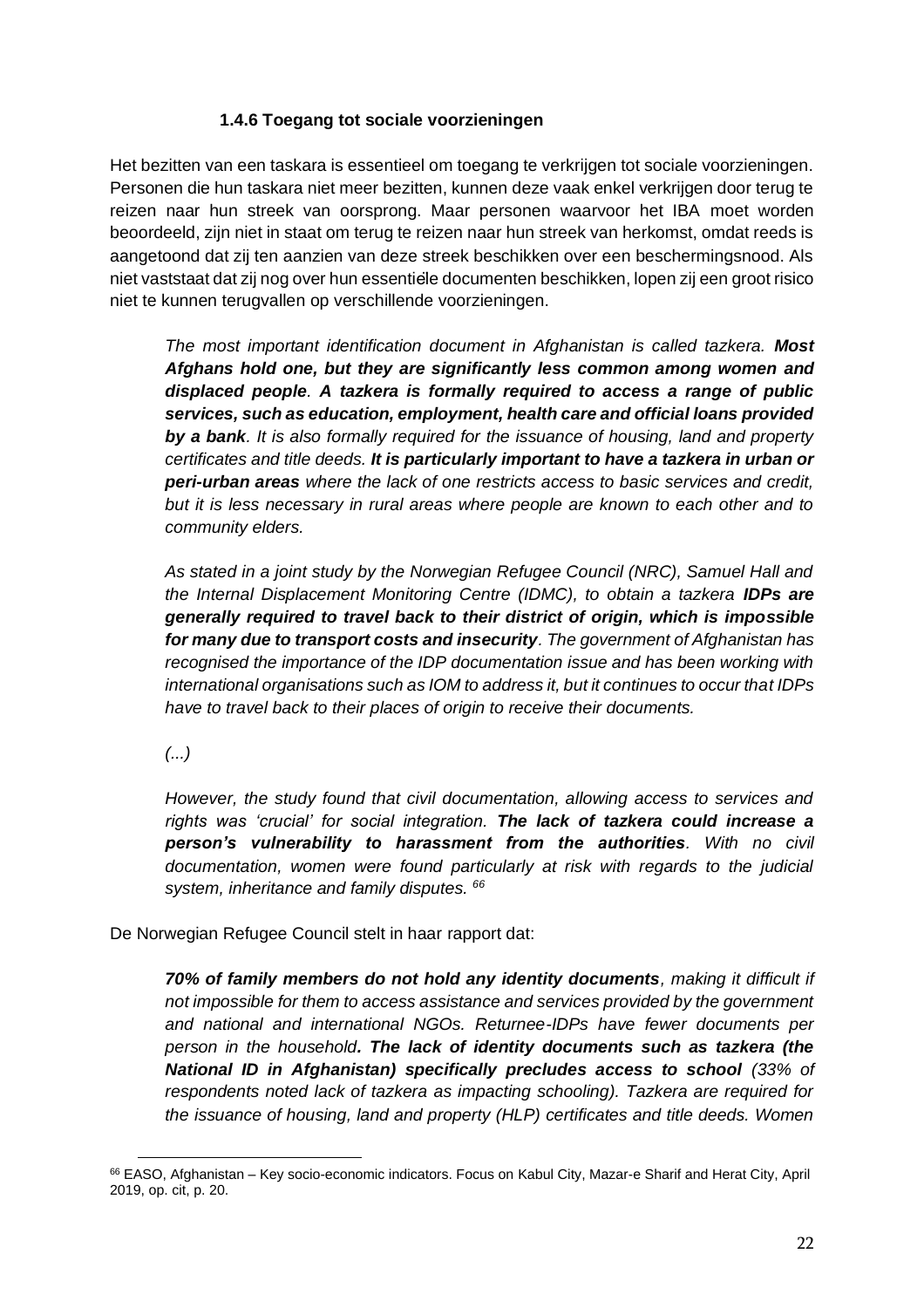*are less likely to hold such documents, worsening their pre-existing vulnerabilities. Among respondents, 26% of respondents said their lack of documentation impeded their access to education, 12% to employment and 12% to healthcare. 13% said it restricted their movement, and 12% that it led to harassment. 67*

Met betrekking tot toegang tot onderwijs, vermeldt het rapport van het CGVS het volgende:

*Vergeleken met de bewoners van andere grote Afghaanse steden toont een studie van Samuel Hall aan dat de inwoners van Jalalabad een lager opleidingsniveau hebben. In tegenstelling tot de situatie in steden als Kabul, Mazar-e Sharif en Herat, sturen een aanzienlijk aantal huishoudens in Jalalabad voornamelijk enkel de jongens naar school. Een groot deel van de inwoners van de stad heeft geen volledige formele opleiding genoten. De grote instroom van IDP's en terugkeerders heeft de onderwijssector in de stad Jalalabad ook enorm belast. 68*

De Norwegian Refugee Council bevestigt het gebrek aan onderwijs voor veel vrouwelijke ontheemden:

*Research in Jalalabad underlined the need for enrolment support, with returnees unsure how to enroll their children in school. Returnees from Pakistan have lower literacy rates, with interviews revealing that parents often preferred to put their children to work than in school. Girls in particular are less likely to attend formal schools (only 15% of girls in documented returnee households in Jalalabad and 21% of undocumented) taking on household chores instead.<sup>69</sup>*

## **1.5 Conclusie**

<span id="page-22-0"></span>Bij wijze van conclusie wordt verwezen naar het onderzoek gevoerd door Oxfam:

*Oxfam's field research in Herat, Kabul, Kunduz and Nangarhar finds that for as long as these conditions do not improve, a safe and dignified return cannot be guaranteed, and forced returns remain irresponsible. With more people returning on a daily basis, tensions are likely to grow and pressure on scarce resources will increase, exacerbating inequalities in this unstable and fragile country. Sending Afghans back to volatile areas will likely result only in more displacement and fragility.<sup>70</sup>*

## <span id="page-22-1"></span>**2. Het intern beschermingsalternatief naar Jalalabad in de Belgische rechtspraak**

<sup>67</sup> The Norwegian Refugee Council, Returning to What? The challenges displaced Afghans face in securing durable solutions, 27 November 2018, *op. cit.*, p. 6.

<sup>68</sup> CGVS, COI Focus – Afghanistan. Veiligheidssituatie in Jalalabad, Behsud en Surkhrod, 12 maart 2020, *op. cit.*, p. 38.

<sup>69</sup> The Norwegian Refugee Council, Returning to What? The challenges displaced Afghans face in securing durable solutions, 27 November 2018, *op. cit.*, p. 6.

<sup>70</sup> OXFAM, Returning to fragility. Exploring the link between conflict and returnees in Afghanistan, Oxfam Research Report, januari 2018, *op.cit.,* p. 1.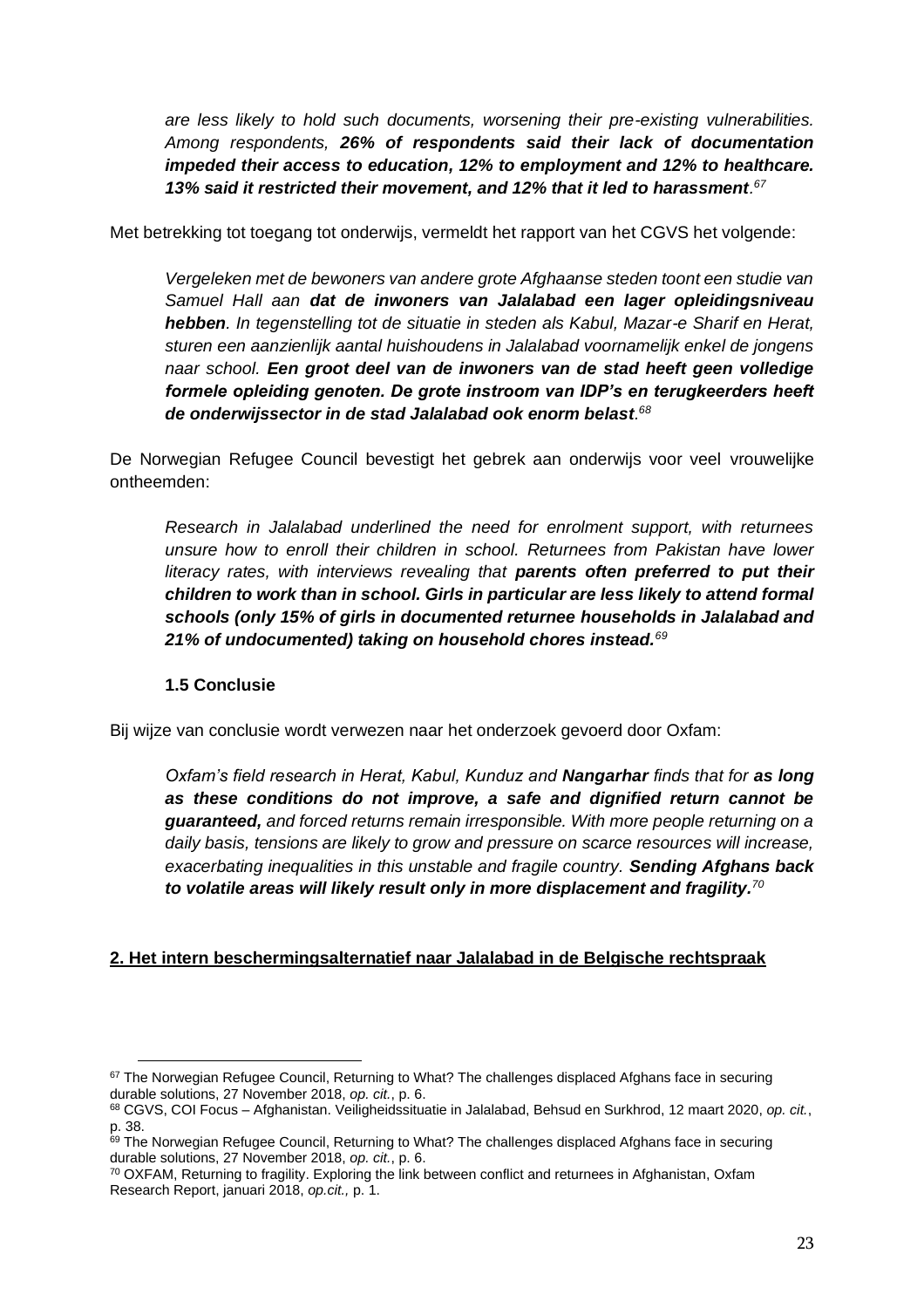De beschikbaarheid van het IBA in Jalalabad is het voorwerp van verschillende beslissingen door het CGVS die aangevochten werden voor de RvV. Na analyse van verschillende arresten door Nansen worden volgende conclusies getrokken:

# **2.1 Persoonlijke omstandigheden**

<span id="page-23-0"></span>Iemand die wordt teruggestuurd naar Jalalabad als IBA is een intern ontheemde<sup>71</sup>, aangezien terugkeren naar eigen streek van oorsprong niet kan en een leven in een nieuwe regio moet opbouwen. Interne ontheemding wil meteen ook zeggen dat een persoon zich in principe niet zal kunnen beroepen op zijn traditionele familiale en sociale netwerk. De RvV geeft het zelf aan: in een samenleving die berust op deze netwerken, en ernstig gebrek hieraan is al voldoende om een nood aan internationale bescherming vast te stellen. Geen beschermingsalternatief kan redelijk zijn indien een dergelijk gebrek aan netwerk, en dus ook gebrek aan integratiemogelijkheden, vastgesteld kan worden. Omdat een vermoeden bestaat dat iemand die naar een streek verhuist waar geen familiaal en sociaal netwerk voorhanden is, komt het dan ook toe aan de beslissende overheid om aan te tonen dat dit netwerk wel degelijk bestaande en functionerend is en wel in die mate dat het een hoofd kan bieden aan de talrijke problemen die een persoon zal ervaren eens hij zich terug moet hervestigen in Jalalabad.

Op dit punt, ligt de Belgische rechtspraak in lijn met de Guidelines van UNHCR. Zo kan verwezen worden naar arrest nr. 232 976 van 21 februari 2020 van de Raad voor Vreemdelingenbetwistingen:

*Bijgevolg, gelet op de algemene omstandigheden die Jalalabad kenmerken met inbegrip van de veiligheidssituatie zoals hoger beschreven, en de persoonlijke omstandigheden van de verzoekende partij, acht de Raad het gegeven dat de verzoekende partij een gezonde jonge man is, die in Jalalabad gestudeerd heeft, zowel Dari als Pashtou spreekt, een cursus Engels en steenslijpen heeft gevolgd, op zich onvoldoende om aan te nemen dat de verzoekende partij in de agglomeratie Jalalabad heden over een redelijk intern vestigingsalternatief beschikt.*

*Gelet op hetgeen dat voorafgaat maakt de verwerende partij niet aannemelijk dat de verzoekende partij zich redelijkerwijze kan vestigen in Jalalabad en zich alzo aan het willekeurig geweld in haar regio van herkomst kan onttrekken.<sup>72</sup>*

In een arrest van 28 februari 2019 hield de Raad o.a. rekening met het feit dat verzoeker nooit in een andere regio van Afghanistan had gewoond, dat verzoeker er geen sociale banden of middelen had en dat zijn opleidingsniveau heel laag was:

*Le Conseil souligne aussi que le requérant est faiblement instruit, qu'il n'a jamais travaillé dans son pays et qu'il n'y dispose pas d'un réseau professionnel ; il aidait uniquement son père dans les champs (rapport d'audition, page 4). Le Conseil estime* 

<sup>71</sup> EASO, Afghanistan. Key socio-economic indicators. Focus on Kabul City, Mazar-e Sharif and Heart City. Country of Origin Information Report, april 2019, p. 14

<sup>72</sup> RvV, nr. 232 967, 21 februari 2020. O.a. ook: RvV, nr. 232 296, 6 februari 2020.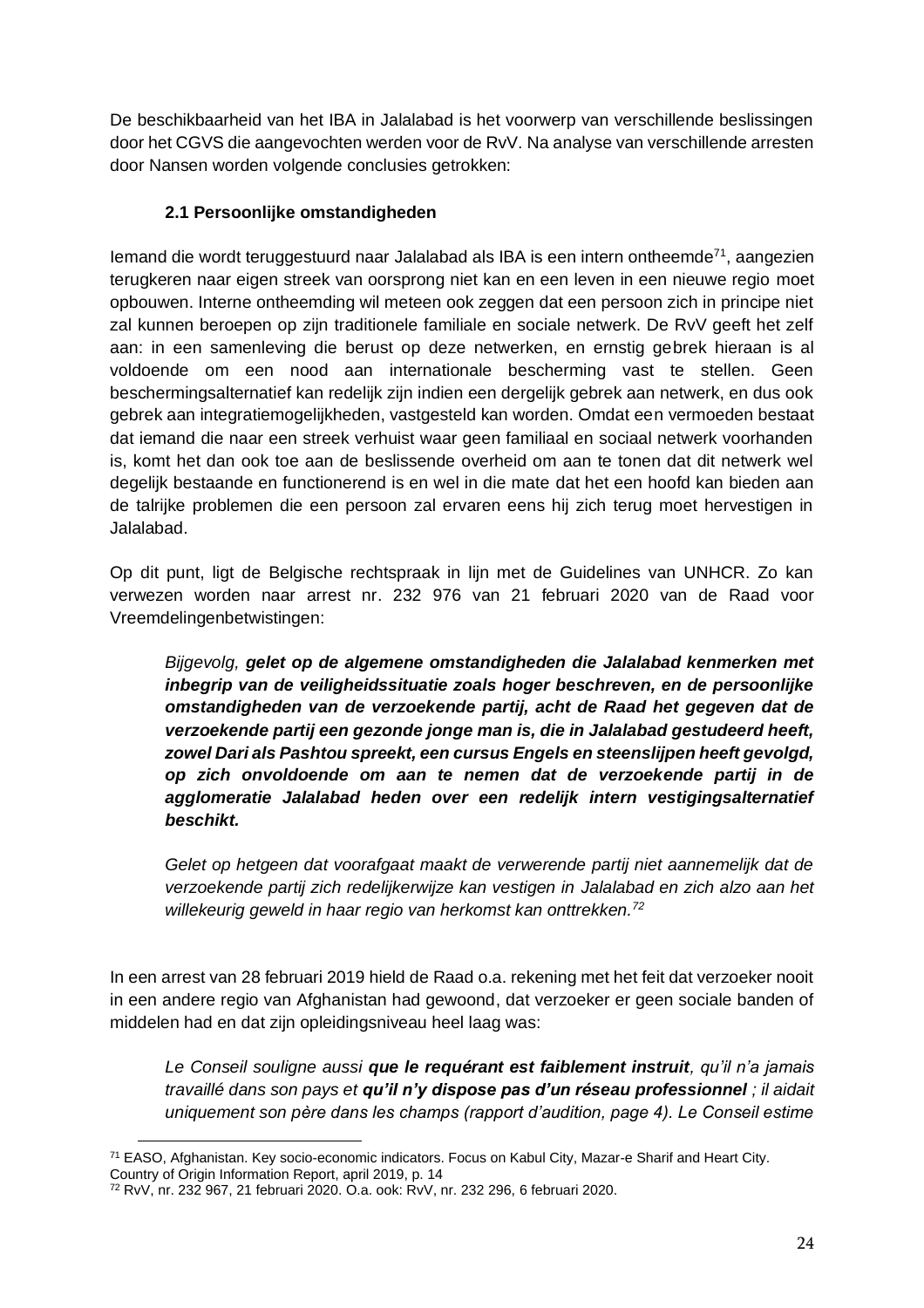*donc que le requérant ne bénéficie actuellement d'aucune attache réelle et d'aucune ressource matérielle à Jalalabad ou dans une autre partie de l'Afghanistan, hormis dans sa région d'origine. La seule circonstance qu'il ait travaillé clandestinement en Iran pendant deux ans et demi, en tant que gardien, ne suffit pas à démontrer qu'il pourrait raisonnablement s'installer ailleurs que dans sa région d'origine, a fortiori dans une ville afghane – Jalalabad – où la partie défenderesse reconnaît la présence d'une violence aveugle, même si elle estime que celle-ci n'atteint pas un degré tel qu'elle entraine une menace grave pour tout civil vivant dans cette ville, indépendamment de ses caractéristiques propres, du seul fait de sa présence sur place. A cet égard, le Conseil note que la qualité de déplacé interne du requérant, à qui il serait demandé de se réinstaller à Jalalabad, où il n'a jamais vécu durablement et où il ne dispose d'aucun réseau, constituerait un élément propre à sa situation personnelle aggravant dans son chef le risque lié à la violence aveugle sévissant dans cette ville, ce qui rend d'autant moins raisonnable l'alternative de protection interne ainsi envisagée.<sup>73</sup>*

Ook in de arrest van 22 januari en 20 april 2020 stip de Raad het belang van een sociaal netwerk in Jalalabad aan:

*En ce qui concerne la situation personnelle du requérant, le Conseil observe que ce dernier présente le profil d'un jeune homme célibataire, sans charge de famille, sans vulnérabilité particulière et qui a travaillé dans son village d'origine. Par ailleurs, il ressort des déclarations du requérant qu'il n'a jamais vécu à Jalalabad et qu'il n'y a passé qu'une journée chez son oncle avant de quitter l'Afghanistan. Lors de son audition du 26 octobre 2017, il soutient également que sa famille serait retournée dans son village et que son oncle aurait également quitté Jalalabad. Le Conseil estime insuffisant le constat que le requérant ignore où se trouve son oncle dorénavant et le motif de son départ de Jalalabad pour remettre en cause ses déclarations à ce sujet. Le Conseil relève également qu'en dehors de son oncle qui vivait à Jalalabad, il ne ressort pas des déclarations du requérant qu'il dispose du moindre réseau social, professionnel ou familial à Jalalabad.*

*Dans ce contexte, le Conseil ne peut pas suivre la partie défenderesse en ce qu'elle tient pour établi que le requérant pourrait bénéficier du support d'un réseau familial dans la ville de Jalalabad. Il estime que cette supposition, basée sur l'hypothèse non démontrée que l'oncle du requérant vivrait encore à Jalalabad ne suffit pas, à elle seule, à démontrer que le requérant dispose d'un réseau de soutien à Jalalabad. Le Conseil rappelle que la charge de la preuve incombe, sous cet angle, à la partie défenderesse. 74*

*En ce qui concerne, par ailleurs, la situation personnelle du requérant, le Conseil observe que ce dernier présente le profil d'un jeune homme célibataire sans charge de famille et sans vulnérabilité particulière. Le Conseil note qu'il n'est pas contesté que le requérant est né le 31 janvier 2000 soit que même s'il est actuellement majeur, il demeure relativement jeune. Par ailleurs, il ressort de la lecture du rapport d'audition du 28 juin 2017, que le requérant déclare qu'il ne parle qu'un petit peu le dari, qu'à*

<sup>73</sup> RvV, nr. 217 761, 28 februari 2019.

<sup>74</sup> RvV, nr. 235 544, 14 april 2020.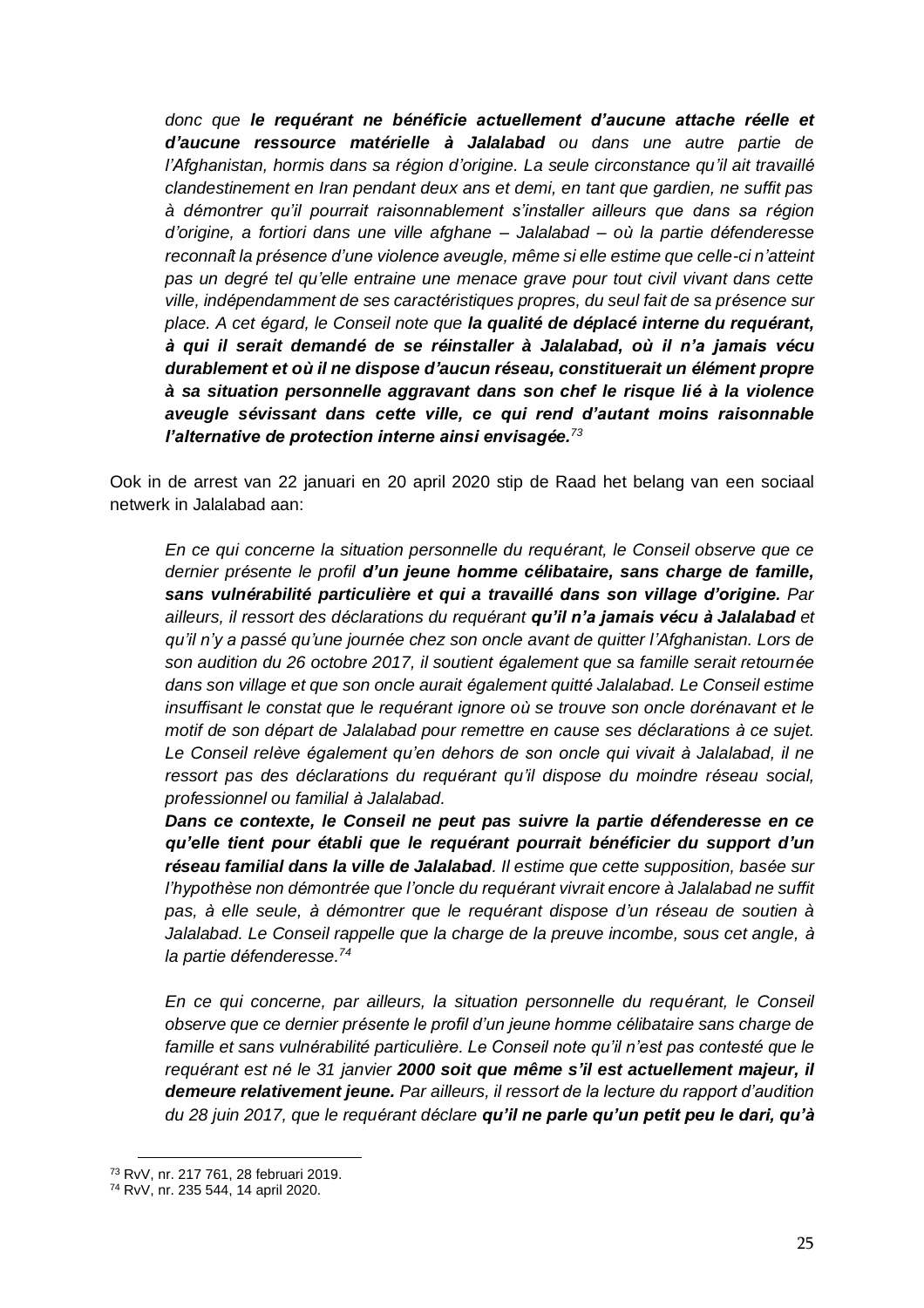*l'exception de son oncle paternel, il ne connaît personne à Jalalabad et qu'il n'a travaillé dans cette ville qu'environ un mois avant sa fuite du pays. Concernant son oncle, il apparaît que ce dernier n'y avait pas de logement à lui mais y louait une «petite chambre» pour des raisons professionnelles (v. rapport d'audition du 28 juin 2017, pp. 4, 5, 6, 12 et 21).* 

*Dans ce contexte, à l'instar du requérant, le Conseil estime ne pas pouvoir suivre la partie défenderesse en ce qu'elle tient pour établi qu'il dispose non seulement « des aptitudes nécessaires pour travailler dans une ville comme Jalalabad et pour y bâtir [son] existence en tant que jeune homme qui a fait preuve d'autonomie » mais aussi « des contacts et du soutien nécessaires pour cela ». Il estime que, dans le cas d'espèce, cette supposition basée notamment sur le fait que le requérant a un compte «Facebook» -et qu'il est donc, de facto, selon la partie défenderesse, capable de communiquer par écrit et possède un réseau de connaissances-, qu'un de ses oncles y loue une « petite chambre » et y travaille et qu'il y a lui-même travaillé durant environ un mois alors qu'il n'avait que quinze ans à l'époque ne suffit pas, à lui seul, à démontrer qu'il dispose d'un réseau de soutien dans cette ville. Or, il rappelle que la charge de la preuve incombe, sous cet angle, à la partie défenderesse.<sup>75</sup>*

In een arrest van 27 februari 2020 besliste de RvV dat Jalalabad, zelfs voor een alleenstaande jonge man, geen IBA vormde.

*En ce qui concerne la situation personnelle du requérant, le Conseil observe que ce dernier présente le profil d'un jeune homme célibataire, sans charge de famille, sans vulnérabilité particulière et qui a travaillé dans son village d'origine en tant que vendeur de fruits. Par ailleurs, il ressort des déclarations du requérant qu'il n'a jamais vécu à Jalalabad et qu'il n'a fait que traverser cette ville en voiture au moment de son départ de l'Afghanistan ; le Conseil observe également que, durant sa vie en Afghanistan, le requérant n'entretenait pas de rapports particuliers ou réguliers avec son oncle qui vit à Jalalabad ; de plus, le requérant n'est jamais allé au domicile de cet oncle et il n'a plus de contacts avec ce dernier (rapport d'audition du 16 juin 2017, pp. 5 à 7, 9, 10, 16 et notes de l'entretien personnel du 21 juin 2018, p. 10). Le Conseil relève également qu'en dehors de son oncle qui vit à Jalalabad, il ne ressort pas des déclarations du requérant qu'il dispose du moindre réseau social, professionnel ou familial à Jalalabad.<sup>76</sup>*

Om het bestaan van een sociaal netwerk aan te tonen in het kader van de beoordeling van de redelijkheid van een IBA, gebruikt het CGVS vaak informatie verkregen via Facebook. In een arrest van 18 juni 2019 houdt de Raad rekening met de heel jonge leeftijd van de verzoeker, die minderjarig was toen hij in Belgie aankwam.

*En outre, le Conseil souligne le très jeune âge du requérant, qui est arrivé en Belgique à l'âge de seize ans en tant que mineur étranger non accompagné et qui est actuellement âgé de dix-huit ans, et le fait qu'il est très peu scolarisé puisqu'il ressort de ses propos qu'il a été contraint d'arrêter l'école à l'âge de quatorze ans.* 

<sup>75</sup> RvV, nr. 231 633, 22 januari 2020.

<sup>76</sup> RvV, nr. 233 242, 27 februari 2020.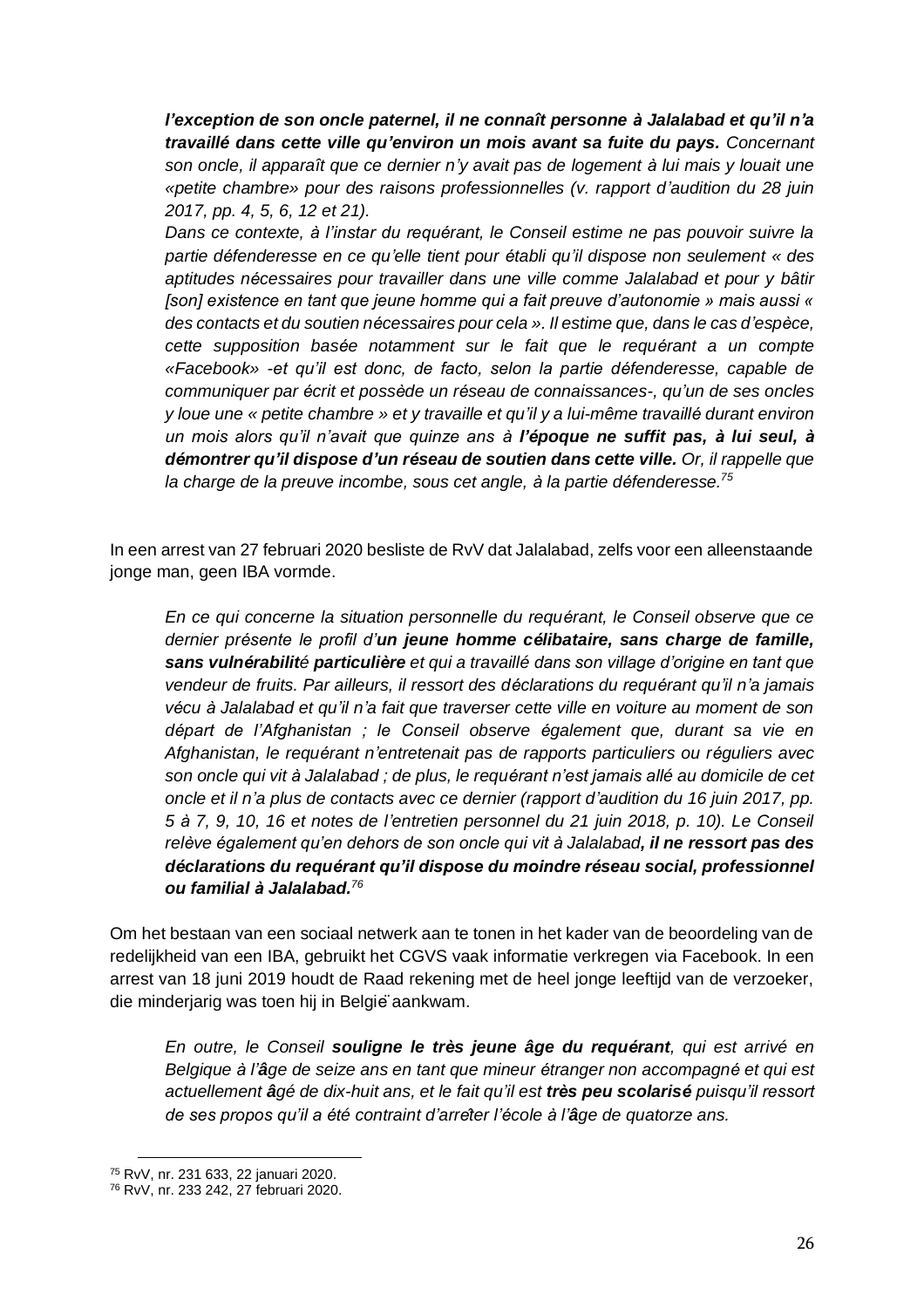*(…)*

*De même, déduire des relations de contacts mentionnées dans les profils Facebook du requérant et de son frère que ceux-ci disposent « d'un cercle de connaissance étendu et hautement scolarisé à Jalalabad » qui pourra leur apporter le soutien nécessaire ne répond pas aux exigences de rigueur qui s'imposent à la partie défenderesse lorsqu'elle évalue le caractère raisonnable de l'alternative de fuite interne qu'elle envisage d'appliquer dès lors qu'il ne ressort pas des éléments du dossier que le requérant ait été interrogé sur la nature des relations qu'il entretient avec les personnes reprises dans sa liste d' « amis » sur Facebook.<sup>77</sup>*

In het arrest van 3 maart 2020 oordeelde de RvV dat de gezondheidstoestand van de persoon in kwestie in aanmerking moet worden genomen bij de toepassing van het IBA:

*In casu betreft het een man wiens vrouw en vijf kinderen nog in het dorp van herkomst verblijven. De verzoekende partij heeft drie tantes van moederzijde die in Jalalabad wonen en sommige van hun kinderen werken in Jalalabad. De verzoekende partij brengt ook verschillende medische attesten bij. In het medisch attest van 16 november 2018 blijkt dat de verzoekende partij voor een chronische hepatitis B medicamenteus wordt behandeld. Dit document werd opgesteld door een gastroenterologie/ hepatologie van een ZNA ziekenhuis. Deze arts geeft ook aan dat het een levenslange en noodzakelijke behandeling betreft. De arts meldt eveneens wat de complicaties zijn indien de behandeling wordt stopgezet, namelijk cirrose en leverkanker.* 

*Uit hetgeen voorafgaat blijkt dat de gezondheidstoestand van de verzoekende partij in aanmerking moet worden genomen bij de toepassing van het intern vluchtalternatief*

*(…)*

*Bijgevolg, gelet op de algemene omstandigheden die Jalalabad kenmerken met inbegrip van de veiligheidssituatie zoals hoger beschreven, en de persoonlijke omstandigheden van de verzoekende partij, acht de Raad het gegeven dat de verzoekende partij drie tantes en neven heeft in Jalalabad en er zelf een jaar gewoond heeft, op zich onvoldoende om aan te nemen dat de verzoekende partij in de agglomeratie Jalalabad heden over een redelijk intern vestigingsalternatief beschikt gelet op haar gezondheidstoestand. 78*

#### <span id="page-26-0"></span>**2.2 Veiligheidssituatie in Jalalabad**

Uit de rechtspraak blijkt dat de RvV met betrekking tot de redelijkheid van een IBA zowel met de algemene situatie, alsook met de persoonlijke omstandigheden rekening houdt. Volgens de Raad is de veiligheidssituatie een aspect van de algemene situatie.<sup>79</sup>

<sup>77</sup> RvV, nr. 222 799, 18 juni 2019.

<sup>78</sup> RvV, nr. 233 528, 3 maart 2020.

<sup>79</sup> RvV, nr. 217 609, 27 februari 2019.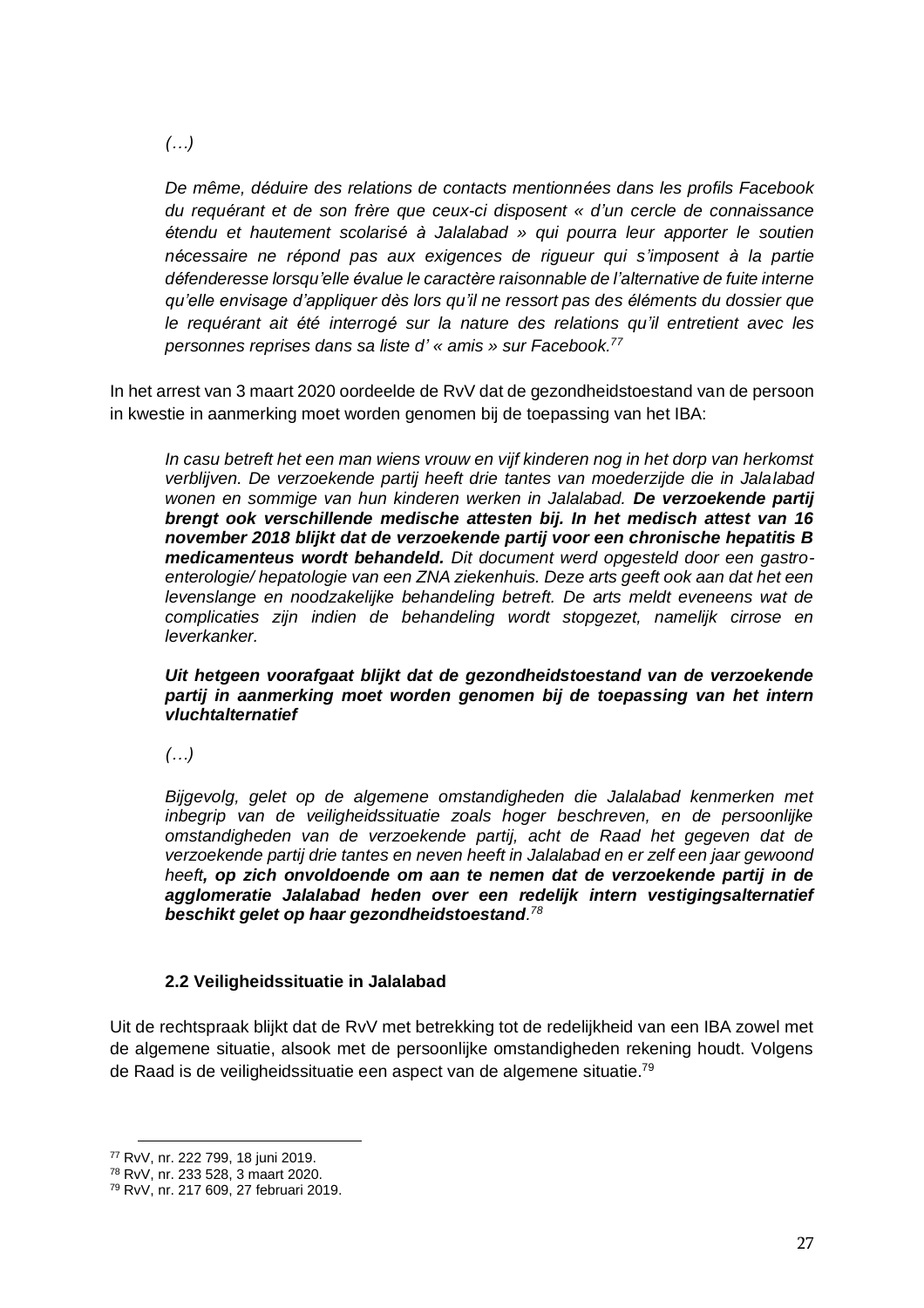In het algemeen neemt de RvV de analyse van UNHCR met betrekking tot de veiligheidssituatie in Jalalabad over.

*Pareille conclusion n'occulte toutefois en rien le fait qu'il convient, dans le cadre de l'analyse du caractère raisonnable de l'installation envisagée à Jalalabad, de tenir compte des conditions de sécurite*́ *dans ce district. Cet examen ne se confond pas avec celui qui s'impose au regard de l'article 48/4, § 2, c), de la loi du 15 décembre 1980. En effet, la question qui se pose a*̀ *ce stade du raisonnement n'est plus de savoir si le requérant risque de subir des atteintes graves à Jalalabad, ce point ayant déja*̀ *éte*́ *tranché par la négative ci-dessus, mais bien d'examiner si « l'on peut raisonnablement s'attendre a*̀ *ce qu'il s'y établisse ». A cet effet, l'article 48/5, § 3, de la loi du 15 décembre 1980 indique qu'il doit être tenu compte des conditions générales dans cette partie du pays et de la situation personnelle du demandeur de protection internationale.* 

*Dans le cadre de l'examen des conditions générales prévalant dans le pays d'origine du demandeur, les conditions de sécurite*́ *constituent l'un des aspects à prendre en considération (note d'orientation de juin 2019 du BEAA, p. 128). Le Conseil partage aussi l'analyse de l'UNHCR en ce qu'il indique qu'à cet égard, le caractère fluctuant et instable du conflit en Afghanistan doit être pris en compte (UNHCR Eligibility Guidelines, op. cit., p. 110).<sup>80</sup>*

De Algemene Vergadering van de Raad heet een besluit genomen op 22 oktober 2019 omtrent verschillende beroepen die zijn ingesteld door aanvragers van internationale bescherming uit de provincie Nangarhar (Afghanistan). In dit besluit wordt verwezen naar de gepubliceerde adviesnota van juni 2019 van het EASO. De Algemene Vergadering van de Raad concludeert dat het zijn goedkeuring kan hechten aan de analyse die de EASO in deze adviesnota heeft gemaakt met betrekking tot de provincie Nangarhar en in het bijzonder de hoofdstad van deze provincie, namelijk Jalalabad:

*In zijn adviesnota, gepubliceerd in juni 2019, beschouwt het Europees Ondersteuningsbureau voor asielzaken [\(EASO\)](https://easo.europa.eu/) het niveau van willekeurig geweld in deze oorlogsregio als dermate hoog dat er zwaarwegende gronden bestaan om aan te nemen dat een burger in geval van terugkeer naar deze provincie, louter door zijn aanwezigheid aldaar, een reëel risico loopt om blootgesteld te worden aan een ernstige bedreiging van het leven of de persoon. Het EASO bespreekt de situatie in de stad Jalalabad, de hoofdstad van de provincie, apart, waarbij het aangeeft dat er, niettegenstaande het niveau van willekeurig geweld aldaar een hoog niveau bereikt, er toch minimale individuele elementen vereist zijn om te kunnen besluiten dat een burger een reëel risico loopt om blootgesteld te worden aan dergelijke bedreiging.*

*Hoewel de aanbevelingen van het EASO niet bindend zijn, onderstreept de Raad dat ze een praktisch samenwerkingsinstrument tussen de lidstaten uitmaken om de doelstellingen van het Gemeenschappelijk Europees Asielstelsel te bereiken, waarbij* 

<sup>80</sup> RvV, nr. 231 633, 22 januari 2020. Zie ook bv.: RvV, nr. 233 242, 27 februari 2020, RvV, nr. 235 544, 24 april 2020.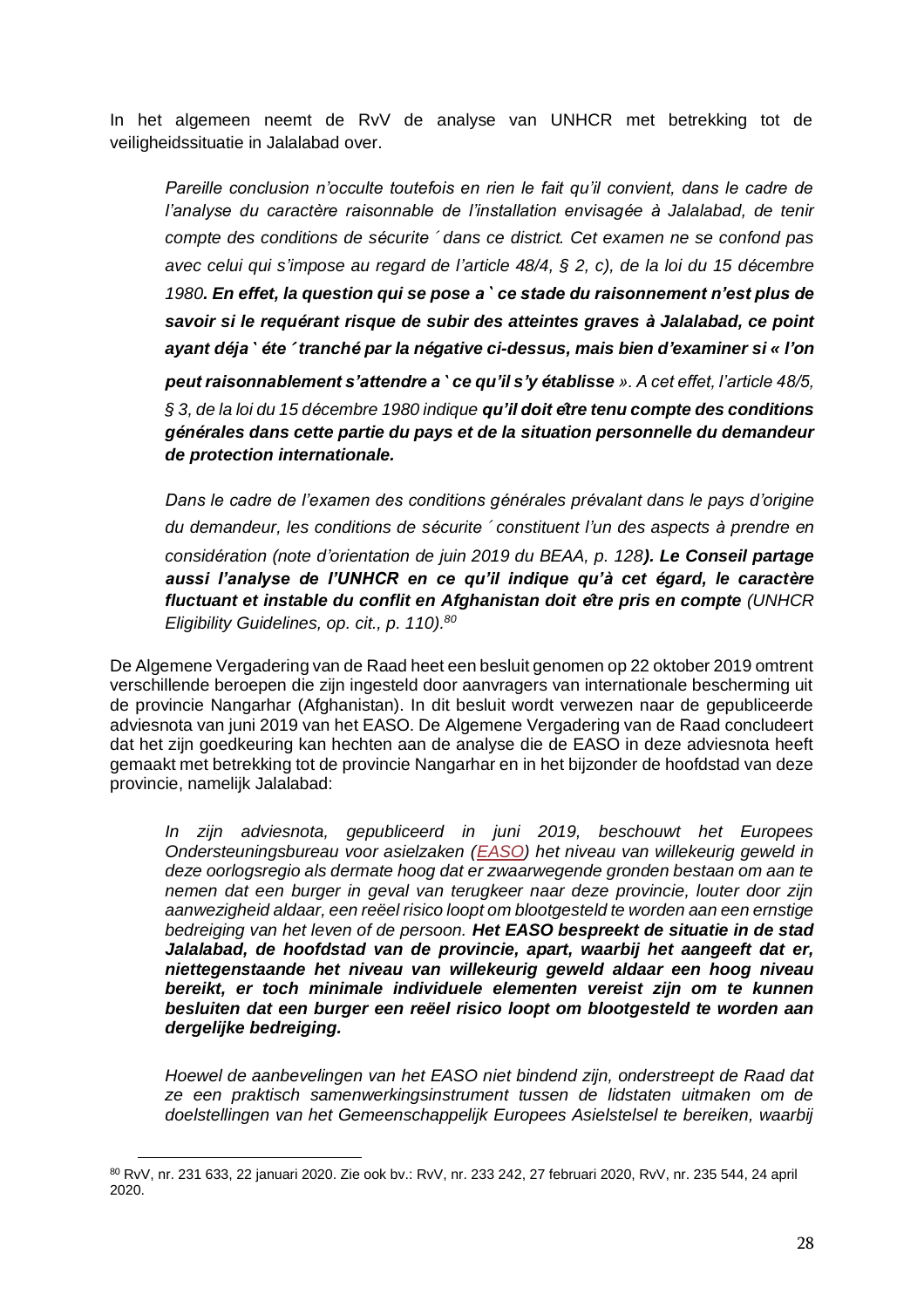*ook het Commissariaat-generaal voor de vluchtelingen en de staatlozen betrokken is. De Raad meent dan ook dat, indien de commissaris-generaal afwijkt van de aanbevelingen van het EASO, van hem mag worden verwacht dat hij duidelijk de redenen aangeeft die hem hiertoe hebben gebracht.*

*Tenslotte is de Raad zelf op basis van de beschikbare informatie van oordeel dat hij de analyse van het EASO tot de zijne kan maken, zowel wat de veiligheidssituatie in de provincie Nangarhar in het algemeen betreft, als met betrekking de situatie in de stad Jalalabad in het bijzonder. Met de 'stad' Jalalabad wordt de bestaande feitelijke verstedelijkte agglomeratie bedoeld en niet zozeer een bestuurlijke gebiedsomschrijving.<sup>81</sup>*

In het arrest van 3 maart 2020 oordeelt de RvV dat de toetsing van artikel 48/4, §2 c) van de Vreemdelingenwet verschilt van de toetsing van de veiligheidssituatie in het kader van artikel 48/5, §3 Vreemdelingenwet:

*Evenmin blijkt uit de stukken van het rechtsplegingsdossier dat de persoonlijke omstandigheden van de verzoekende partij van die aard zijn dat zij een groter risico loopt dan andere burgers in de stad Jalalabad om het slachtoffer te worden van willekeurig geweld.* 

*Dit besluit neemt niet weg dat in het kader van een beoordeling van de redelijkheid van het voorgestelde intern hervestigingsalternatief rekening moet worden gehouden met de algemene (veiligheids)situatie in de stad Jalalabad en de agglomeratie errond. Deze beoordeling mag niet worden verward met de beoordeling in het kader van artikel 48/4, § 2, c) van de Vreemdelingenwet. De vraag is hier niet of verzoeker een risico loopt op ernstige schade in de stad Jalalabad en de agglomeratie errond, hetgeen hierboven al negatief werd beantwoord, maar wel of van de verzoekende partij redelijkerwijze kan worden verwacht dat zij zich aldaar hervestigt, aangezien de veiligheidssituatie is verslechterd.<sup>82</sup>*

Ten slotte oordeelt de RvV dat er nood is aan een geactualiseerde beoordeling van de redelijkheid van het IBA wat betreft de veiligheidssituatie, algemene omstandigheden voor interne ontheemden en individuele omstandigheden:

*De Raad besluit dat een geactualiseerde beoordeling van de redelijkheid van het voorgesteld intern vestigingsalternatief in de stad Jalalabad en de agglomeratie errond zich opdringt, waarbij rekening wordt gehouden met de huidige veiligheidssituatie en de huidige algemene omstandigheden voor intern ontheemden aldaar en alsook met verzoekers huidige individuele omstandigheden. In dit opzicht, herinnert de Raad eraan dat de bewijslast bij de commissaris-generaal ligt en dat verzoeker de mogelijkheid moet hebben, in het kader*  van een geactualiseerde beoordeling, zijn opmerkingen te laten gelden met betrekking *tot het voorgestelde vestigingsalternatief.<sup>83</sup>*

#### <span id="page-28-0"></span>**2.3 Mogelijkheid tot economisch overleven – humanitaire situatie**

<sup>81</sup> RvV, Afghanistan: De Raad sluit zich aan bij de aanbevelingen van EASO, 22 oktober 2019 beschikbaar op: [https://www.rvv-cce.be/nl/actua/afghanistan-raad-sluit-zich-aan-bij-aanbevelingen-van-easo.](https://www.rvv-cce.be/nl/actua/afghanistan-raad-sluit-zich-aan-bij-aanbevelingen-van-easo)

<sup>82</sup> RvV nr. 233 528, 3 maart 2020.

<sup>83</sup> RvV nr. 235 447, 21 april 2020.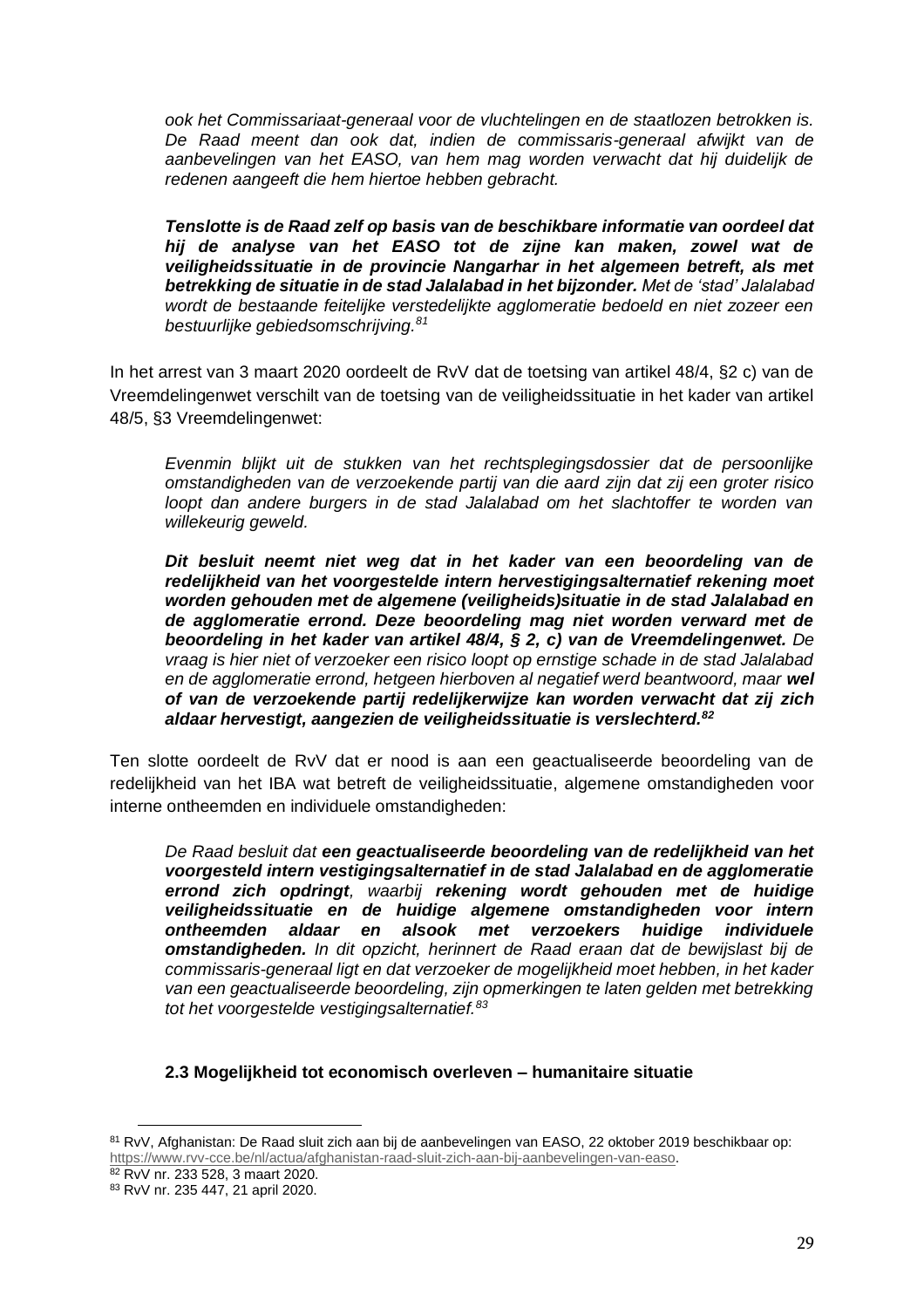Wat betreft de mogelijkheid tot economisch overleven en de humanitaire situatie in Jalalabad, neemt de RvV (en ook het CGVS) integraal de analyse uit COI Focus<sup>84</sup> over:

*D'après différents rapports, étant donné la croissance considérable de la population dans la province de Nangarhâr, les moyens sur place et les services de base, surtout à Jalalabad, sont submergés. Ce sont notamment les soins de santé et l'enseignement qui sont mis sous pression. L'arrivée de personnes qui reviennent du Pakistan et d'Iran a aussi donné lieu à une surabondance de travailleurs journaliers à Jalalabad, ce qui ne va pas sans poser des problèmes sur le marché du travail. De nombreuses personnes qui reviennent essayent de gagner un peu d'argent en transportant des passagers en rickshaw, ou gagnent la ville avec des charrettes à bras pour y vendre des fruits et légumes, donnant lieu à d'importantes congestions de circulation. L'emploi est rare pour les IDP à Jalalabad. Les loyers et le prix de l'immobilier ont également augmenté dans de fortes proportions. Comme la plupart des personnes revenues préfèrent vivre aussi près que possible de Jalalabad, les loyers dans la ville et aux alentours ont connu une hausse non négligeable. Un rapport d'Oxfam publié en janvier 2018 affirme que la majorité des personnes qui reviennent ont l'intention de rester dans la province de Nangarhâr. Cela signifie davantage d'extension urbaine et de pression sur les moyens de subsistance, sur les services de base et sur les infrastructures de l'endroit. Les infrastructures urbaines de Jalalabad sont obsolètes et ont été conçues pour une population beaucoup moins importante : le grand nombre de personnes qui sont revenues et de déplacés a entraîné la surpopulation, des embouteillages et la croissance de bidonvilles.* 

## *(…)*

*En 2014, le Samuel Hall a publié une étude consacrée à la pauvreté, à l'insécurité alimentaire et à la résilience dans les grandes villes afghanes. Cette enquête place Jalalabad, avec Kandahar, en haut de la liste des villes afghanes connaissant le niveau le plus élevé d'insécurité alimentaire. L'accès aux approvisionnements et aux services de base (en particulier à l'eau courante) semble être moins problématique à Jalalabad que dans les autres villes. L'accès à l'électricité s'est toutefois révélé être un véritable problème. L'étude du Samuel Hall souligne qu'une grande quantité de nourriture est importée à bas prix du Pakistan à Jalalabad. Ce sont surtout les IDP qui sont confrontés à l'insécurité alimentaire à Jalalabad ».* 85

## <span id="page-29-0"></span>**2.4 UNHCR Eligibility Guidelines**

<sup>84</sup> Commissariaat-Generaal voor de Vluchtelingen en de Staatlozen (CGVS), COI Focus - Afghanistan. Veiligheidssituatie in Jalalabad, Behsud en Surkhrod, 12 maart 2020, *op. Cit.,* Beschikbaar op:

https://www.cgvs.be/sites/default/files/rapporten/coi\_focus\_afghanistan\_veiligheidssituatie\_in\_jalalabad\_behsud [en\\_surkhrod\\_20200312.pdf.](https://www.cgvs.be/sites/default/files/rapporten/coi_focus_afghanistan_veiligheidssituatie_in_jalalabad_behsud_en_surkhrod_20200312.pdf)

<sup>85</sup> RvV, nr. 231 633, 22 januari 2020. Zie ook bv.: RvV, nr. 233 242, 27 februari 2020 en RvV, nr. 235 544, 24 april 2020.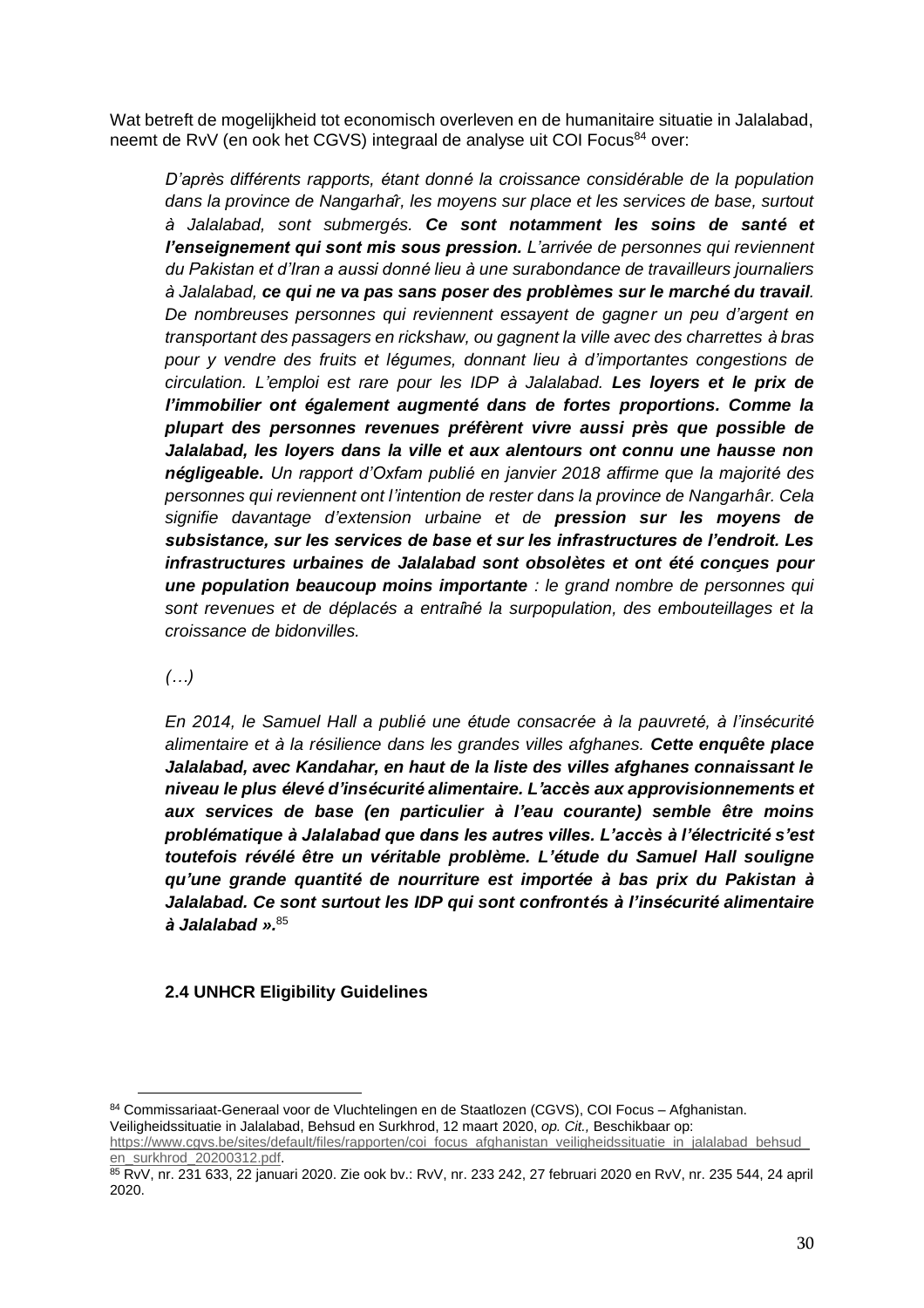In de meeste geanalyseerde arresten wordt naar de UNHCR Eligibility Guidelines van 30 augustus 2018 verwezen, zowel wanneer het gaat over de analyse van de veiligheidssituatie als van de persoonlijke omstandigheden.

In het arrest van 27 februari 2020 legde de RvV veel nadruk op de vaststellingen van het UNHCR:

*Le Conseil relève à cet égard que l'UNHCR considère que, de manière générale, la condition de base pour que puisse être admise l'existence d'une alternative de protection interne en Afghanistan est la présence d'un réseau de support de membres de la famille (étendue) ou de membres du groupe ethnique plus large dans la zone de relocalisation possible, dont il aura été évalué qu'il est disposé à et capable d'apporter un véritable soutien au requérant (UNHCR Eligibility Guidelines, op. cit., p. 112).*

*(…)*

*Or, l'UNHCR ne s'arrête pas à admettre une exception pour des hommes valides isolés ou pour des couples mariés à la nécessité d'un réseau de soutien dans des zones urbaines ou semi-urbaines, mais il soumet cette exception à la présence de « certaines circonstances », non autrement précisées, au fait que la zone concernée soit sous le contrôle du gouvernement et que les infrastructures nécessaires soient disponibles afin de pourvoir aux besoins élémentaires des personnes déplacées. Le Conseil n'aperçoit pas de raison de s'écarter de cette approche proposée par l'UNHCR, d'autant que la partie défenderesse s'y réfère elle-même.<sup>86</sup>*

Deze redenering werd eveneens bevestigd in een arrest van 24 april 2020 :

*Il ressort de la documentation versée au dossier de la procédure, que l'UNHCR admet que dans certaines circonstances, des hommes valides isolés ou des couples mariés sans soutien de leur famille ou de leur communauté puissent vivre dans des zones urbaines ou semi-urbaines qui sont placées sous le contrôle du gouvernement et où les infrastructures nécessaires sont disponibles afin de pourvoir à leurs besoins élémentaires. Le Conseil peut, ici encore, se rallier à cette analyse de l'UNHCR. Il rappelle toutefois que l'UNHCR y voit une exception, et même la seule exception, à l'exigence d'un soutien externe. Dans la mesure où la partie défenderesse indique ellemême se conformer à la recommandation de l'UNHCR, il convient qu'elle le fasse en respectant la portée que lui donne son auteur. Or, il ressort clairement de la citation complète du passage concerné que si l'UNHCR admet que l'exigence d'un réseau de soutien pour les jeunes hommes valides ne soit pas posée, il s'agit d'une exception, qui, en tant que telle, doit se lire de manière stricte.<sup>87</sup>*

## <span id="page-30-0"></span>**3. Conclusie**

<sup>86</sup> RvV, nr. 233 242, 27 februari 2020.

<sup>87</sup> RvV, nr. 235 544, 24 april 2020.